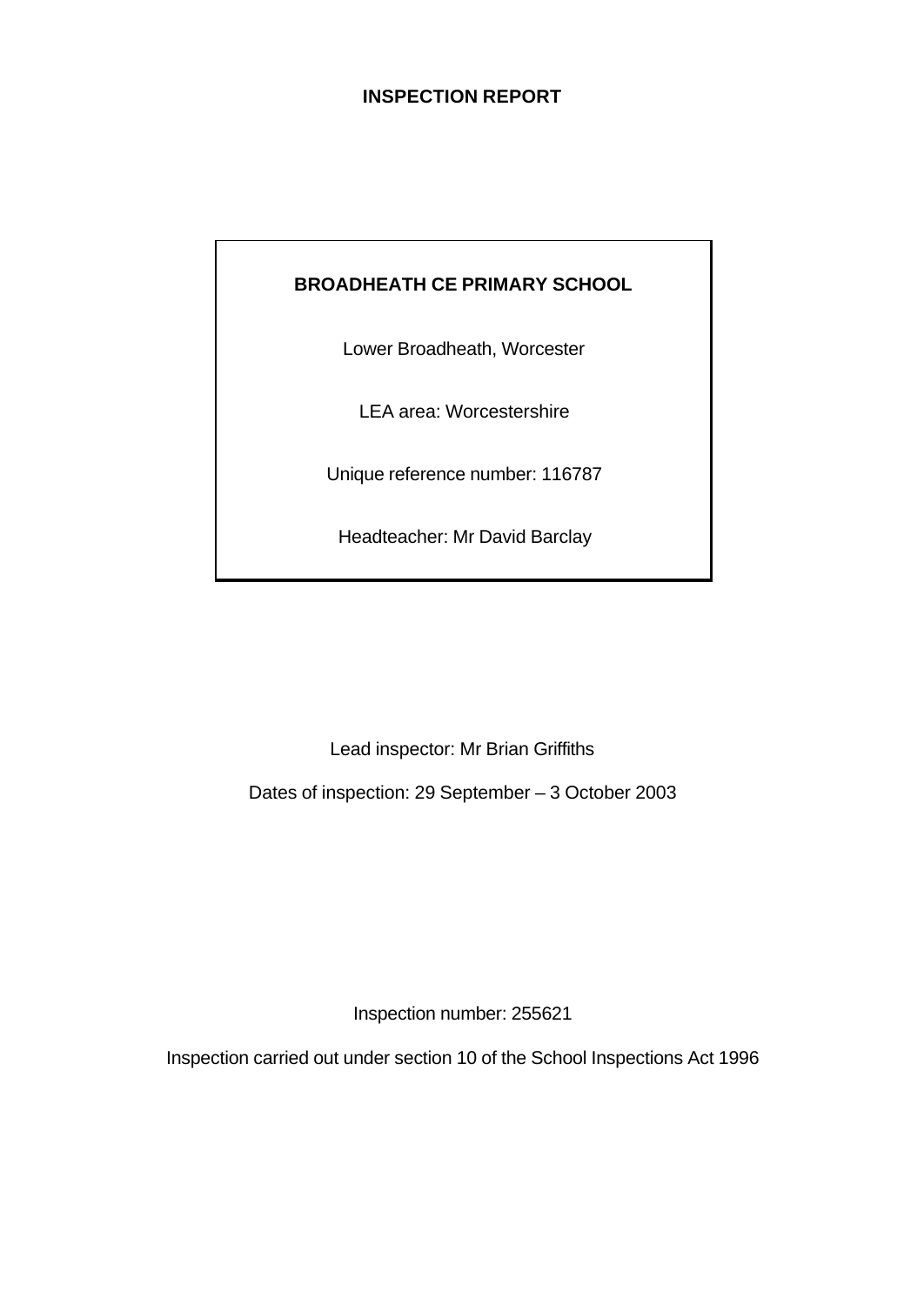#### © Crown copyright 2003

This report may be reproduced in whole or in part for non-commercial educational purposes, provided that all extracts quoted are reproduced verbatim without adaptation and on condition that the source and date thereof are stated.

Further copies of this report are obtainable from the school. Under the School Inspections Act 1996, the school must provide a copy of this report and/or its summary free of charge to certain categories of people. A charge not exceeding the full cost of reproduction may be made for any other copies supplied.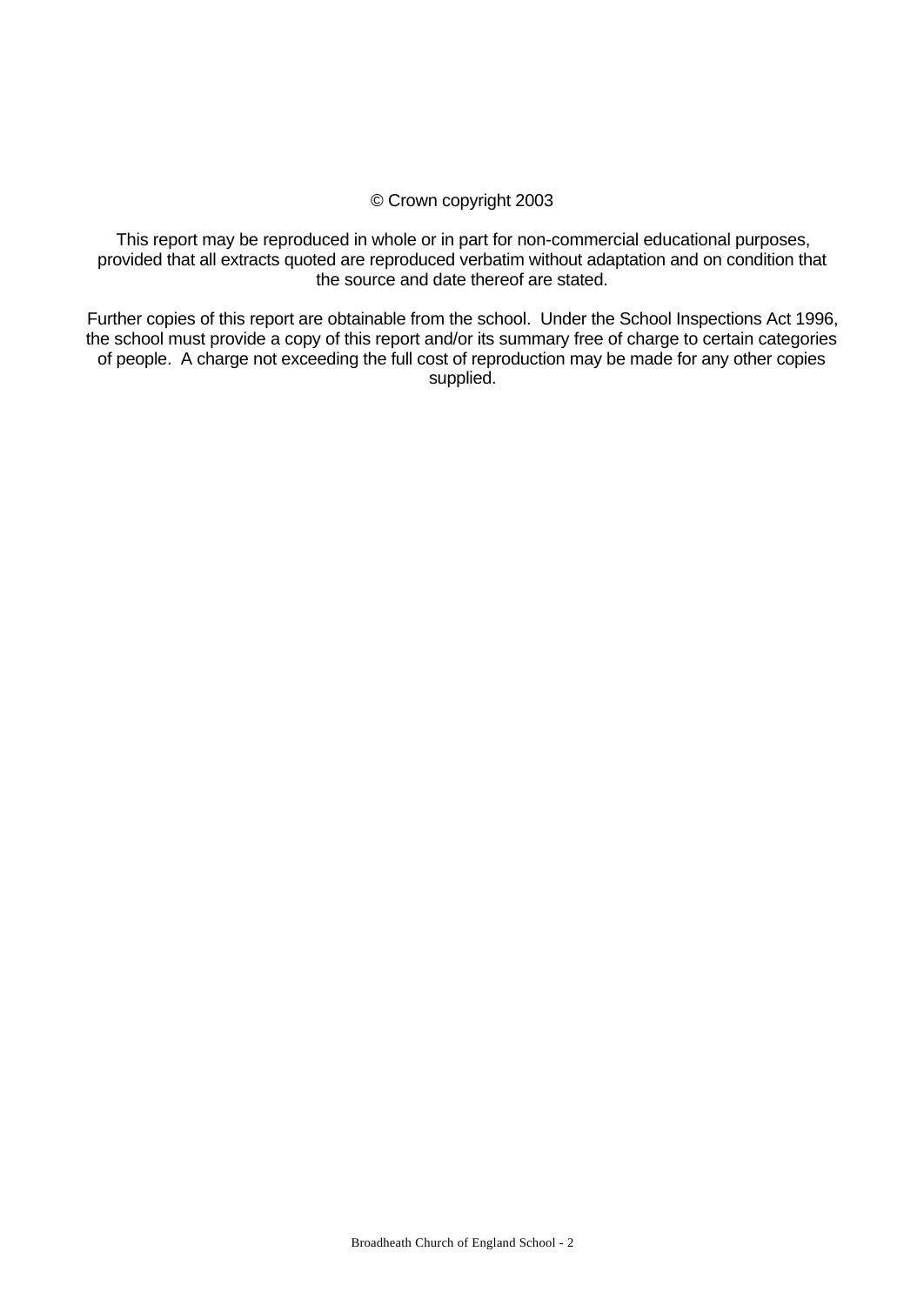# **INFORMATION ABOUT THE SCHOOL**

| Type of school:                                       | Primary                                                             |
|-------------------------------------------------------|---------------------------------------------------------------------|
| School category:                                      | Voluntary controlled                                                |
| Age range of pupils:                                  | 4-11 years                                                          |
| Gender of pupils:                                     | <b>Mixed</b>                                                        |
| Number on roll:                                       | 150                                                                 |
| School address:                                       | Sailor's Bank,<br>Lower Broadheath,<br>Worcester,<br>Worcestershire |
| Postcode:                                             | WR2 6QT                                                             |
| Telephone number:                                     | 01905 640285                                                        |
| Fax number:                                           | 01905 641923                                                        |
| Appropriate authority:<br>Name of chair of governors: | The governing body<br>Mr Eric Cooper                                |
|                                                       |                                                                     |
| Date of previous inspection:                          | 8 June 1998                                                         |

# **CHARACTERISTICS OF THE SCHOOL**

This is a small, Church of England primary school. It mainly serves the village of Lower Broadheath to the north west of Worcester - with a mix of local authority built and private housing. All pupils are of white British descent and speak English as their main language. An above average proportion of pupils have Statements of Special Educational Needs. Most special needs are either language related or consist of general, moderate learning difficulties. The overall attainment of children when they start school is broadly average. The proportion of pupils eligible for free school meals is below average. Some year groups have experienced considerable pupil mobility but it is usually limited to three or four pupils annually moving in or out of the school. The headteacher has been in post for a little over a year and two other teachers are new to the school since the last inspection.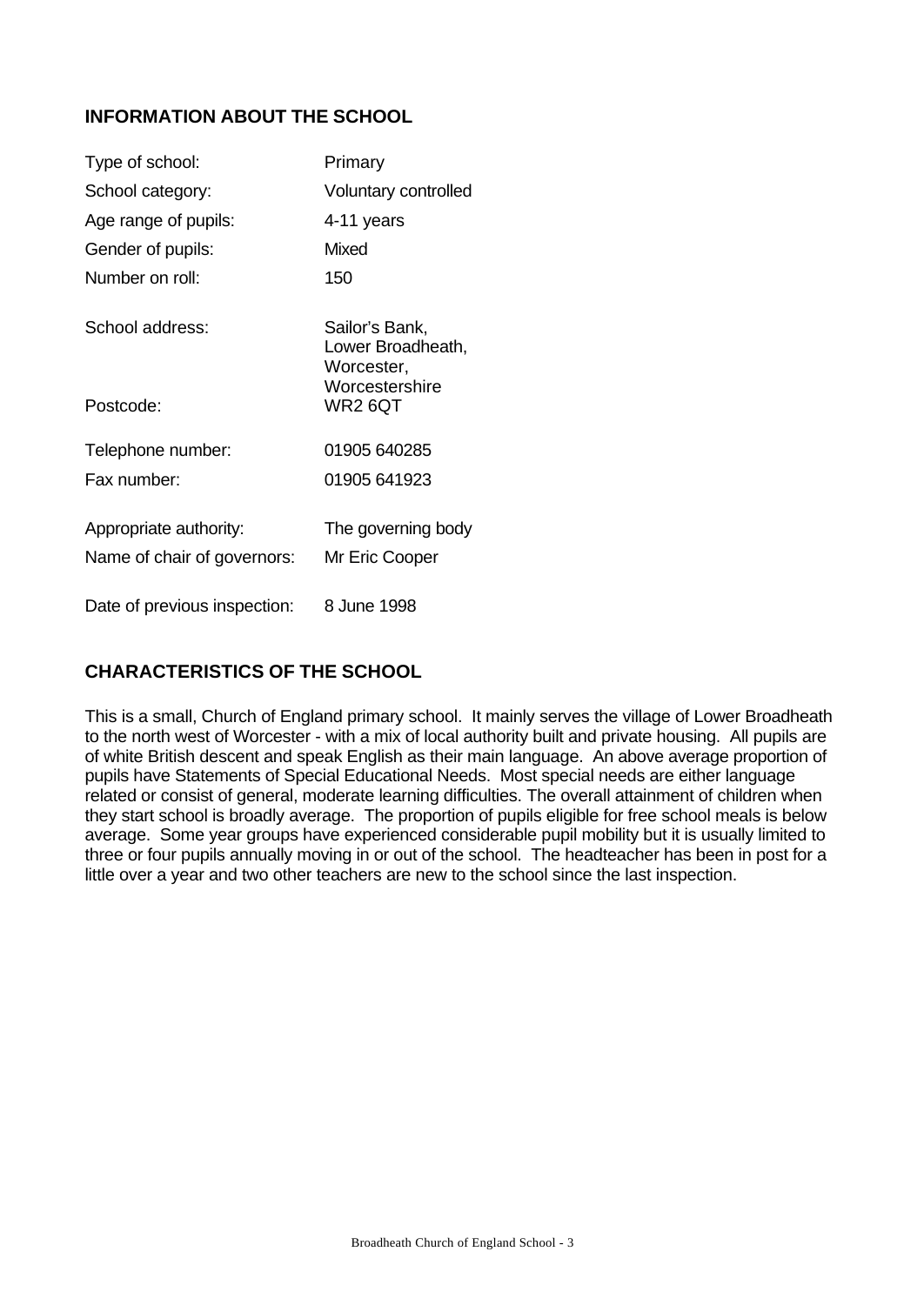# **INFORMATION ABOUT THE INSPECTION TEAM**

|       | Members of the inspection team |                | <b>Subject responsibilities</b>                                                                                                                           |
|-------|--------------------------------|----------------|-----------------------------------------------------------------------------------------------------------------------------------------------------------|
| 2607  | <b>Brian Griffiths</b>         | Lead inspector | Mathematics; art and design; design<br>and technology; music; religious<br>education.                                                                     |
| 1234  | Tina Bradley                   | Lay inspector  |                                                                                                                                                           |
| 30823 | <b>Brenda Clarke</b>           | Team inspector | English; science; information and<br>communication technology; geography;<br>history; physical education; Foundation<br>Stage; special educational needs. |

The inspection contractor was:

Penta International Upperton House The Avenue **Eastbourne** East Sussex

BN21 3YB

Any concerns or complaints about the inspection or the report should be made initially to the inspection contractor. The procedures are set out in the leaflet *'Complaining about Ofsted Inspections'*, which is available from Ofsted Publications Centre (telephone 07002 637833) or Ofsted's website (www.ofsted.gov.uk).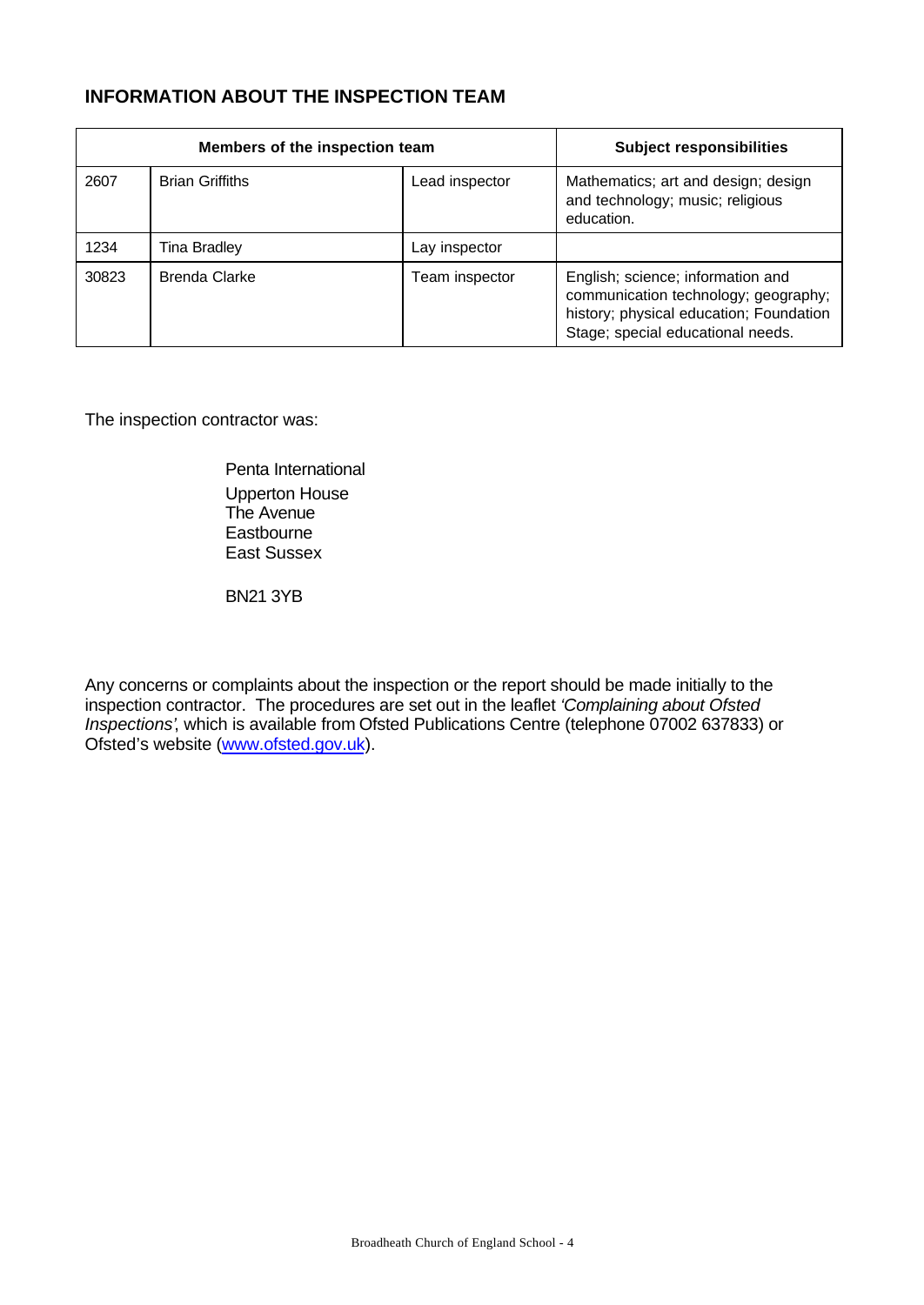# **REPORT CONTENTS**

|                                                                                                                                    | Page |
|------------------------------------------------------------------------------------------------------------------------------------|------|
| <b>PART A: SUMMARY OF THE REPORT</b>                                                                                               | 6    |
| <b>PART B: COMMENTARY ON THE MAIN INSPECTION FINDINGS</b>                                                                          |      |
| <b>STANDARDS ACHIEVED BY PUPILS</b>                                                                                                | 8    |
| Standards achieved in areas of learning, subjects and courses                                                                      |      |
| Pupils' attitudes, values and other personal qualities                                                                             |      |
| <b>QUALITY OF EDUCATION PROVIDED BY THE SCHOOL</b>                                                                                 | 10   |
| Teaching and learning<br>The curriculum<br>Care, guidance and support<br>Partnership with parents, other schools and the community |      |
| <b>LEADERSHIP AND MANAGEMENT</b>                                                                                                   | 14   |
| <b>PART C: THE QUALITY OF EDUCATION IN AREAS OF LEARNING AND</b><br><b>SUBJECTS</b>                                                | 16   |
| AREAS OF LEARNING IN THE FOUNDATION STAGE                                                                                          |      |
| <b>SUBJECTS IN KEY STAGES 1 and 2</b>                                                                                              |      |
| <b>PART D: SUMMARY OF THE MAIN INSPECTION JUDGEMENTS</b>                                                                           | 28   |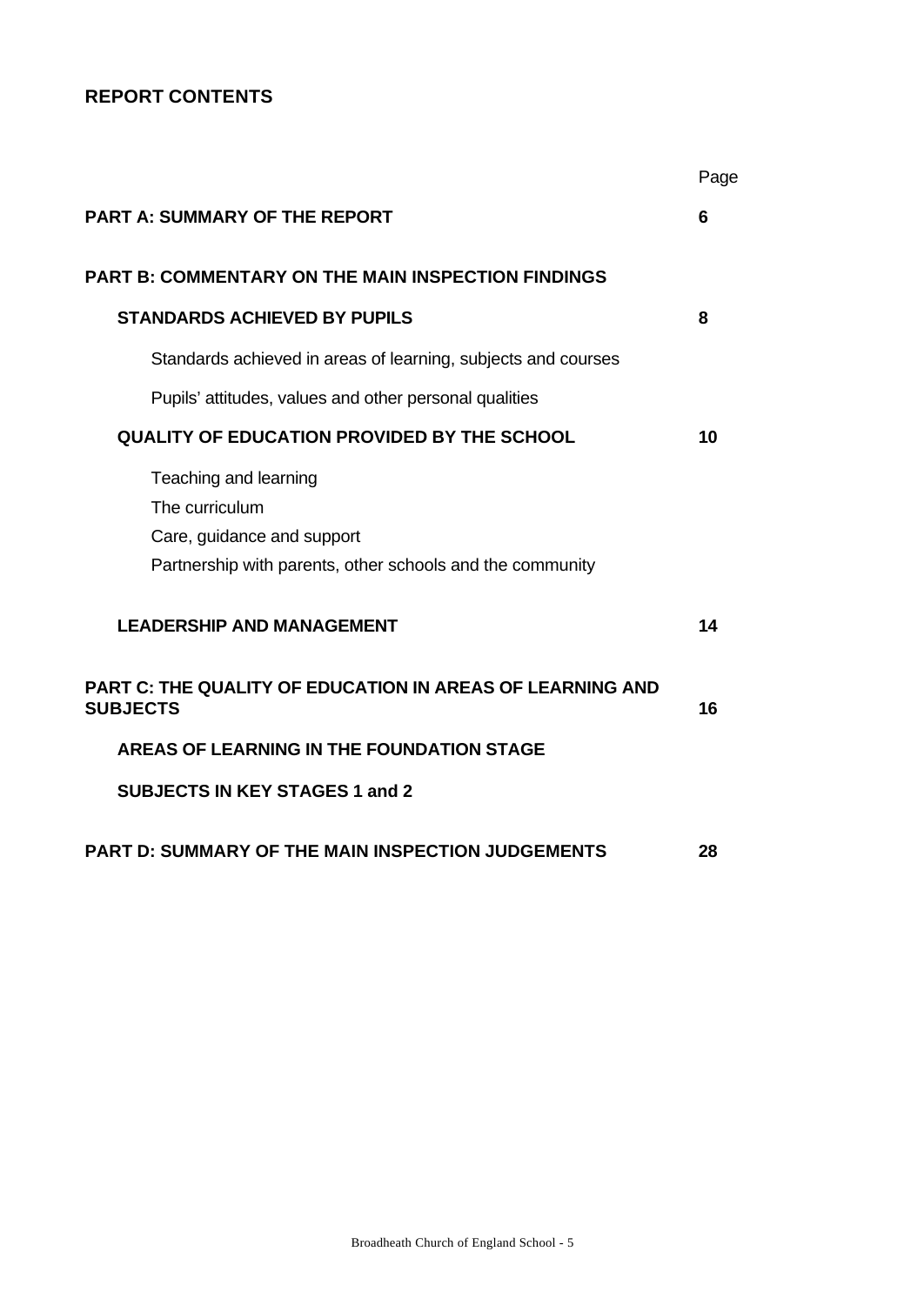# **PART A: SUMMARY OF THE REPORT**

# **OVERALL EVALUATION**

**This is a good school in which by Year 6 pupils reach well above average standards in most key subjects and develop a good range of positive attitudes because teaching is good**. Standards in most other subjects are around average. Pupils' overall achievement is good. High quality provision in the reception class gets children off to a flying start. The school is well-placed to continue to improve because the headteacher's very good leadership is supported by good teamwork from other staff and governors. Parents and pupils value the school's work and whilst they recognise that improvements are possible they trust the school to make these. **The school gives good value for money.**

The school's main strengths and weaknesses are:

- standards in English, mathematics and science rise consistently through the age ranges so that by Year 6 they are well above average – although writing standards are lower than other aspects of English;
- children in the reception class achieve well because a rich curriculum is taught very well in a very supportive atmosphere;
- pupils who begin to fall behind are carefully identified and given work to bring them back on track;
- the curriculum in a mixed Year 2/3 class does not always match pupils' needs;
- the otherwise good planning of the curriculum does not ensure systematic coverage in history and geography and
- sound systems of planning for improvements do not include sufficiently precise descriptions of what the outcomes will be for pupils' achievement.

In all of the aspects identified for improvement after the last inspection, those improvements have come about at a good rate. Provision in the reception class is much improved. Whole school planning of the curriculum is better although further work is needed. Pupils' achievements are very effectively monitored. The rate of pupils' attendance is much better. The governing body meets all of its statutory duties and plays a major role in guiding improvements. Standards have risen in English, mathematics, science and religious education but they have slipped in art and design and in design and technology (although the most recent work in art and design is benefiting from a wellplanned new approach and standards are rising). The good teaching is better supported by termly and daily lesson planning.

#### **STANDARDS ACHIEVED**

| <b>Results in National</b><br>Curriculum tests at the end |      | similar schools* |      |      |
|-----------------------------------------------------------|------|------------------|------|------|
| of Year 6, compared with:                                 | 2000 | 2001             | 2002 | 2002 |
| English                                                   |      |                  | B    |      |
| mathematics                                               |      |                  |      |      |
| science                                                   |      |                  |      |      |

*Key: A - well above average; B – above average; C – average; D – below average; E – well below average*

*\*Similar schools are those whose pupils attained similarly at the end of Year 2. However, care should be taken in interpreting these grades as less than half of the age group was at this school in Year 2. With numbers each year that are often much below twenty, results in any one year are not reliable indicators. However, results have been good for some time now and the unvalidated scores in 2003 are also well above average.*

#### **Pupils achieve well overall and very well in English, mathematics and science and in these subjects they reach well above average standards by the end of Year 6.** When they leave the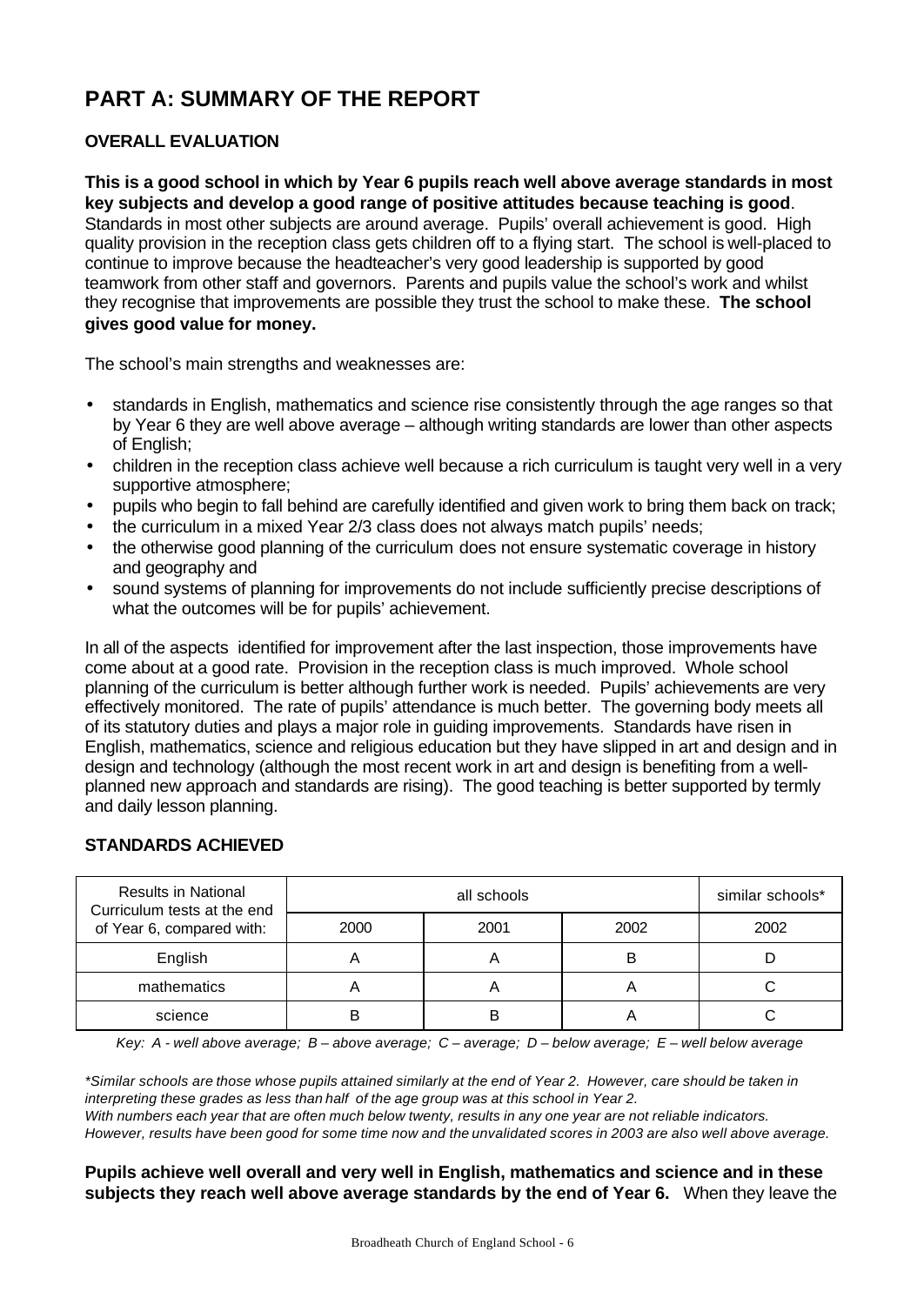reception year, children's standards are on course to be above average in personal, social and emotional development and average in communication, language and literacy, mathematics, knowledge and understanding of the world and in creative and physical development. Children in the reception year are benefiting from considerable improvements to provision and children are progressing very well; whilst standards when children start in Year 1 are average overall, an increasing number of children are poised to exceed the goals that children are expected to reach by the end of reception.. Good achievement continues in Years 1 and 2 so that standards are well above average in English (including reading and writing) and above average in mathematics and science. Pupils also achieve well in Years 3 to 6 and by the end of the stage standards are well above average in English, mathematics and science and above average in religious education. Standards in writing are good but for some time have been below those in other aspects of English. Girls have reached good standards in recent years but in many years boys have done even better. Pupils with special educational needs make good progress; a good number of higher attainers do well in English, mathematics and science.

**Pupils have positive attitudes to school and behave well. Their spiritual, moral social and cultural development is good.** They are very confident, form very good relationships with adults and each other and accept responsibilities very well. The rate of pupils' attendance is good. Children in the reception year settle very well, quickly make friends and behave very well because they enjoy the secure routines and happy atmosphere.

# **QUALITY OF EDUCATION**

**The school provides good quality education. Good teaching (very good in the reception year) ensures that pupils learn at a good pace in an encouraging and purposeful atmosphere**. It is supported by good lesson planning, good behaviour and an overall view of the curriculum that is very good in English, mathematics and science. Recent reviews are bringing other subjects up to, or close to this level. The timing of the study of some subjects year-on-year does not ensure that earlier work is always built upon sufficiently well.

#### **LEADERSHIP AND MANAGEMENT**

**The headteacher provides very good leadership and is well supported by the deputy headteacher, other staff and the governing body, working as a well-knit team. Good and improving management systems ensure that the school runs smoothly.**

The work of the reception year is very well led and managed. Leadership in English, mathematics and science ensures that provision is very good. Priorities for further improvements are carefully identified and the resultant improvement plan ensures that changes are well managed. However, it is not always clear enough what the intended benefits for pupils are meant to be.

# **PARENTS' AND PUPILS' VIEWS OF THE SCHOOL**

Parents perceive the school to be good and are generally pleased with its work. Pupils enjoy school and trust the adults who work with them. Younger ones especially find lessons fun.

# **IMPROVEMENTS NEEDED**

The most important things the school should do to improve are:

- Improve the curriculum in the mixed Year 2 and 3 class;
- Improve standards in writing to match more nearly those in other aspects of English;
- Ensure that history and geography are taught frequently and regularly enough for earlier learning to be built on;
- Develop methods of more reliably judging whether planned actions have succeeded in improving provision and pupils' achievements.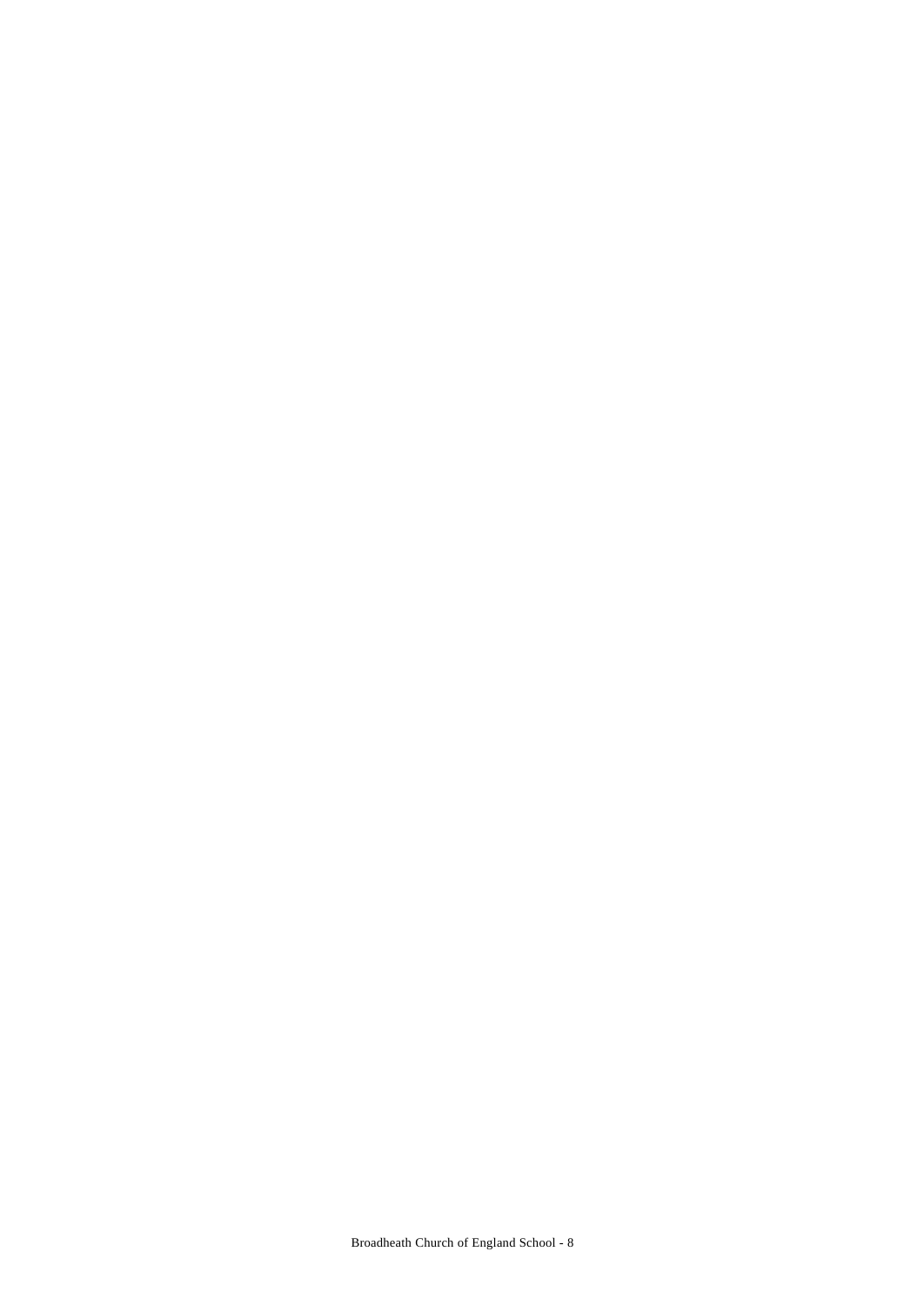# **PART B: COMMENTARY ON THE INSPECTION FINDINGS**

# **STANDARDS ACHIEVED BY PUPILS**

### **Standards achieved in areas of learning, subjects and courses**

**Achievement is good throughout the school. Year 6 pupils reach standards in core subjects that are well above average.**

#### **Main strengths and weaknesses**

- Pupils' achievement is good.
- Girls reach good standards and boys often do even better.
- The good progress in the reception year is most evident in personal, social and emotional development and this ensures that children are well placed to benefit from later work in the National Curriculum.
- Well above average standards are reached in English, mathematics and science although writing standards lag behind those in speaking and listening and in reading.
- Standards in religious education are good.

#### **Commentary**

#### *Standards in national tests at the end of Year 2 – average point scores in 2002*

| Standards in: | School results | National results |
|---------------|----------------|------------------|
| reading       | 17.1 (17.9)    | 15.8 (15.7)      |
| writing       | 15.8 (16.8)    | 14.4 (14.3)      |
| mathematics   | 17.8 (17.4)    | 16.5 (16.2)      |

*There were 16 pupils in the year group. Figures in brackets are for the previous year*

#### *Standards in national tests at the end of Year 6 – average point scores in 2002*

| Standards in: | School results | National results |  |
|---------------|----------------|------------------|--|
| English       | 28.4 (28.5)    | 27.0 (27.0)      |  |
| mathematics   | 28.7 (29.8)    | 26.7 (26.6)      |  |
| science       | 29.9 (29.3)    | 28.3 (28.3)      |  |

*There were 25 pupils in the year group. Figures in brackets are for the previous year*

1. For several years test results have almost always been above average and on many occasions well above. The unvalidated scores for the 2003 tests continue this pattern and the standards of the present Years 2 and 6 are on track to match previous years' scores by the end of the school year. As pupils arrive at the age of four with attainment that is broadly average this represents a very good rate of achievement in English, mathematics and science. Although standards in writing are above average they rarely reach the same standards as in other aspects of English, largely because spelling and handwriting are sometimes careless. Pupils with special educational needs achieve well. Understandably, the great majority of parents are pleased with the progress made by their children

2. In many recent years boys have achieved more than girls (although girls' standards are above average). In many Year 4, 5 and 6 lessons, boys dominate question and answer sessions,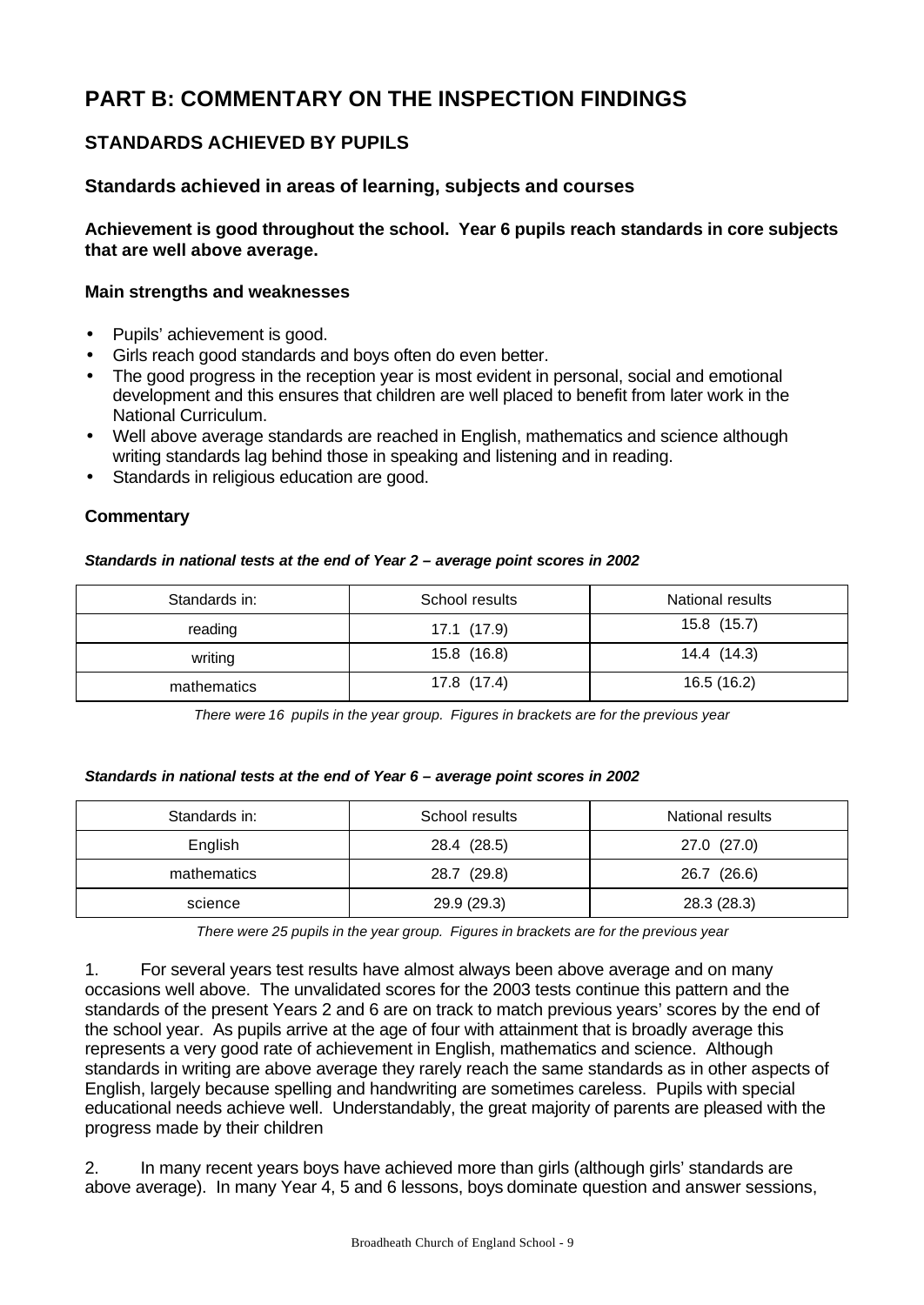grow in confidence and benefit considerably. The high work rate of teachers and teaching assistants ensure that girls, none-the-less make good progress.

3. The rich learning environment in the reception class , the very good teaching and the very good attitudes fostered ensure that children's personal, social and emotional development progresses particularly well. As a result, children settle to their work quickly and with enjoyment and those at all levels of attainment are achieving better than at the time of the last inspection. This is now a good platform on which the school can build in order further to enhance standards.

4. The systematic, weekly teaching of religious education (RE) ensures that pupils achieve well in the subject. Teaching is often imaginative and the writing tasks often make pupils think hard as they write; this has a beneficial impact not only on their work in RE but also on their skills in writing. It is the lack of such a systematic approach that prevents standards in some other subjects (particularly history and geography) from rising above their satisfactory levels.

# **Pupils' attitudes, values and other personal qualities**

5. Most pupils have good attitudes to school and each other and they develop well as caring, positive young people.

### **Main strengths and weaknesses**

- The rate of pupils' attendance is very good and the school's work to promote attendance is now established and forms part of the school's routines.
- Pupils' attitudes to school life and their work are mainly good but the attitudes of a small number of older boys do not, on occasions, reflect the enjoyment of school life seen elsewhere in the school
- Very good attitudes are evident in those lessons which motivate and excite pupils and the youngest children in school have very good attitudes to learning.
- Pupils' behaviour is good and generally free from bullying, sexism and racism. There have been no exclusions
- The spiritual, moral and social development of pupils is good whilst their cultural development is satisfactory.

# **Commentary**

6. Most pupils like school. Good attendance owes much to the school's strategies to improve attendance. These are now firmly established and supported by parents, who give prompt reasons for absence and support punctuality.

#### *Attendance in the latest complete reporting year (%)*

| Authorised absence |     | Unauthorised absence |     |
|--------------------|-----|----------------------|-----|
| School data        | 4.2 | School data          | 0.0 |
| National data      | 5.4 | National data        | 0.5 |

*The table gives the percentage of half days (sessions) missed through absence for the latest complete reporting year.*

7. Pupils' good attitudes to school derive largely from its friendly and purposeful atmosphere. Pupils thrive in lessons, many of which motive, excite and challenge them to learn. They have very good attitudes in the reception class where teaching is sometimes inspirational. In most lessons throughout the school pupils work well together and discuss the lesson's objectives sensibly. They co-operate well with their teachers and relationships are positive. Pupils in Year 6 carry out their duties very well and are very good role models for younger pupils. They are responsible and use their initiative with confidence. For example, a spiritual and cultural element was introduced to the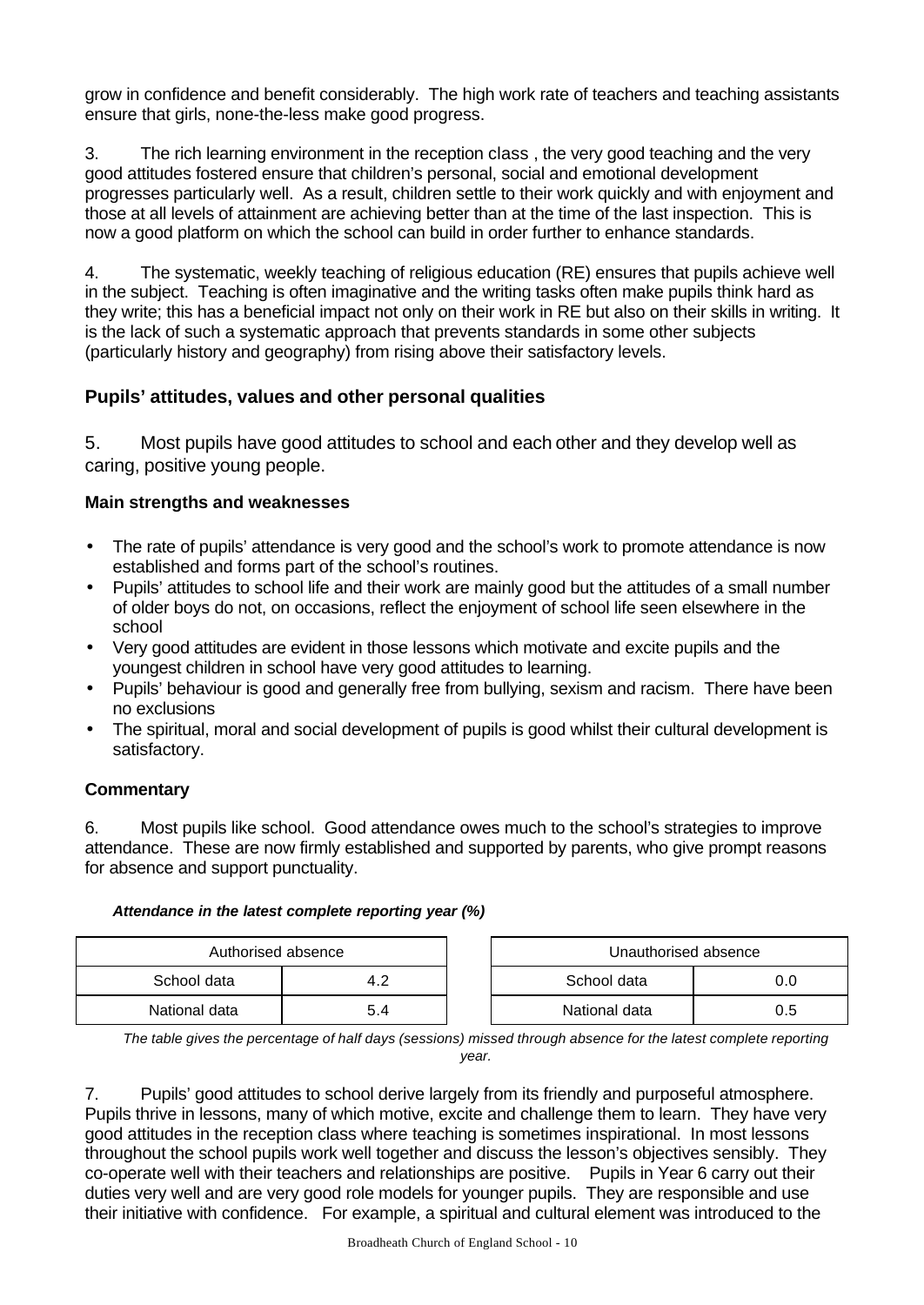school's morning assembly by a Year 6 boy who was preparing the school hall. He chose a beautiful, calming piece of music by Beethoven to set a respectful atmosphere as pupils gathered together for morning prayers. Likewise, the school's newly elected council is working and developing well. It conducts its meetings independently, through a most competent Year 6 chairperson, and follows competently a formal agenda. In the meeting observed, they took a fair vote to select the most popular charities nominated by their classmates and conducted their meeting sensibly. They also took good account of the practicalities involved in providing drinking water in school. The school's confidence in its council, including the work done by members with pupils in their own classes, promotes personal development, provides pupils with a voice which is heard and valued and makes a good contribution to the social and moral development of all pupils. The thoughtful approach to teaching religious education makes good contributions to pupils' spiritual development

8. Pupils' behaviour is good and generally free from bullying and other forms of oppression. Pupils confirm that bullying is not a serious problem in school. However, if and when it occurs they are emphatic that their teachers would take it seriously and it would not be ignored. There have been no exclusions. During lessons, pupils' behaviour is mainly good and often very good. When good behaviour slips - for example, out on the playground or during lunch-times - it is due more to immaturity than disaffection and is managed well by adults. Occasionally teachers of older boys have to give them more than their share of attention in order to keep them interested and working; on other occasions older boys become excessively restless if teachers' explanations take too long. However, it is the good behaviour and attitudes of pupils that feature most prominently in school. For example, when two pupils set up a game of '4 square' they were joined by a group of friends whose self-discipline was notable. The group lined up, without instruction, they chatted as they waited but did not miss any opportunity to join the square. Pupils adhered to the rules voluntarily whilst fair play and good team spirit was the norm. In and out of the classroom pupils have good social skills and a strong moral awareness.

# **QUALITY OF EDUCATION PROVIDED BY THE SCHOOL**

9. The school provides a good education. A sound curriculum is taught well in Years 1 to 6 and a good curriculum is very well taught in reception; thus pupils learn at a good rate. Learning is enhanced by the provision of a good range of activities that enrich the curriculum. The school has not yet come to terms with planning aspects of the curriculum in the new mixed Year 2 and 3 class. The curriculum in aspects of the humanities and arts does not reliably build on pupils' earlier learning. Pupils are well cared for; they know that the school takes their views seriously and they respond well to this.

# **TEACHING AND LEARNING**

10. Good teaching ensures that pupils learn at a good pace. This makes sure that high standards are reached in English, mathematics and science and that pupils' personal development is much enhanced.

- Lesson planning makes very clear to adults and pupils precisely what is to be learned.
- Learning aids are used well to support pupils' progress.
- Relationships are good and pupils listen carefully to adults' instructions and explanations.
- Work is often closely matched to the individual needs of pupils especially those having special educational needs, or in danger of under-achieving
- Boys are allowed to dominate parts of some lessons in Years 4 to 6.
- Work for younger pupils in the mixed Year 2 and 3 class does not always match their needs,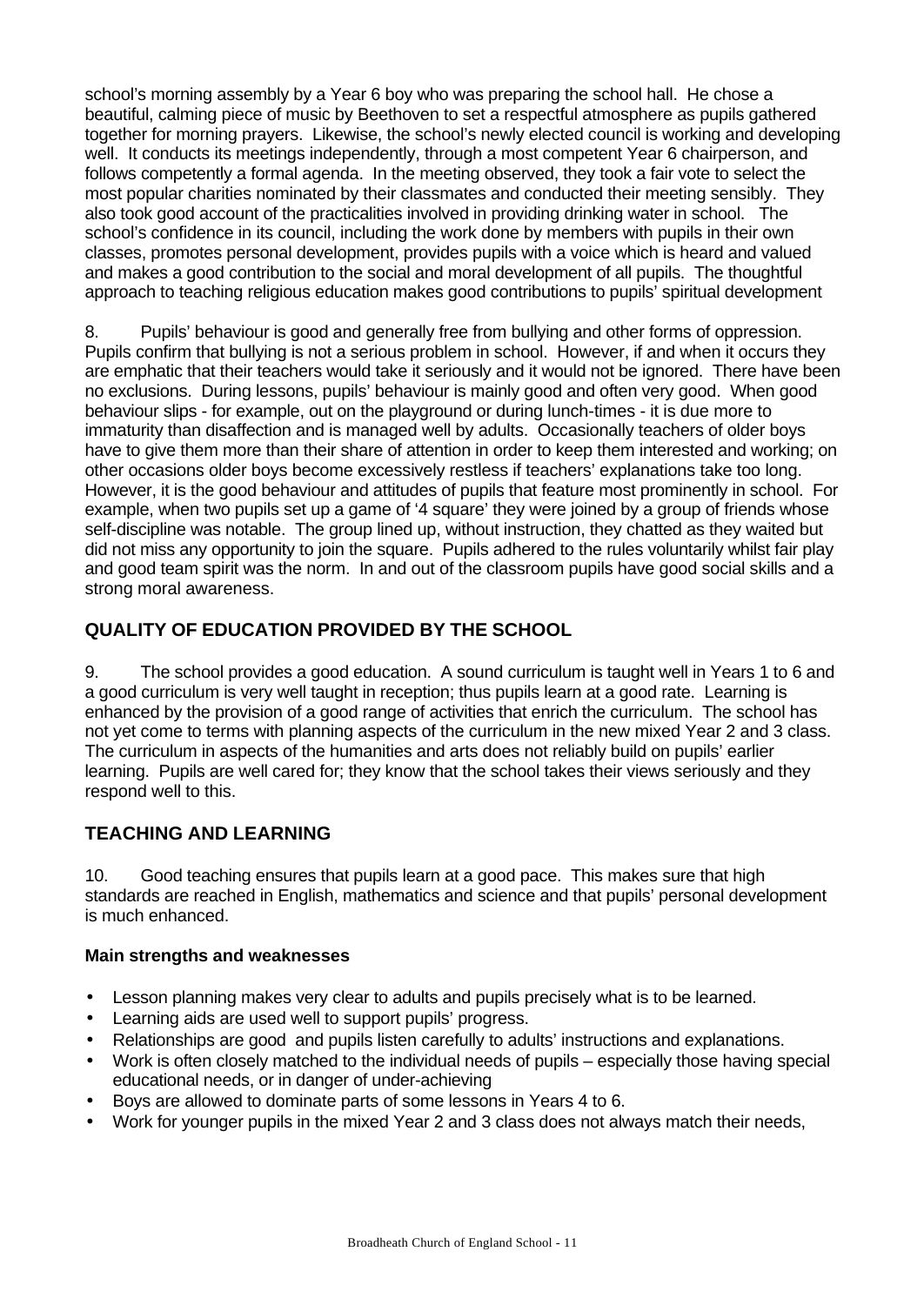### **Commentary**

| Excellent | Verv<br>good | Good | Satisfact<br>ory | Unsatisfa<br>ctory | Poor | Very Poor |
|-----------|--------------|------|------------------|--------------------|------|-----------|
|           |              |      |                  |                    |      |           |

#### *Summary of teaching observed during the inspection in 25 lessons*

*The table gives the number of lessons observed in each of the seven categories used to make judgements about lessons.*

11. Overall, teaching and learning are good, as they were at the time of the last inspection. The teaching of children in the reception class has improved greatly, from satisfactory to very good.

12. Teaching in the reception year is unfailingly good or better and is sometimes excellent. Throughout the school, all lessons, including the satisfactory as well as the very good, are characterised by good planning, good use of learning aids and good relationships. In many lessons teachers are very aware that a small number of pupils have had precise learning targets identified and they direct teaching and learning to these ends. Teaching assistants support pupils well – especially those with special educational needs. As a result these pupils make good progress and very often achieve well enough to make up ground that they were beginning to lose. This is a good example of whole-school management contributing well to pupils' achievement. In the very best lessons, good preparation is followed by enthusiastic teaching and a sense of excitement that is contagious. In these lessons pupils rise to the challenges set for them and achieve things that sometimes surprise them. For example, in an outstanding lesson, a four-year-old offered 'necklace' as a word beginning with 'n', then said, wide-eyed, 'I didn't know I knew that'. In this lesson, as in many others, attractive resources, that illustrated well the learning that the teacher had planned, were to hand and used well.

13. Most pupils find learning fun and, overwhelmingly, state that they get help when they are stuck. This is obvious in lessons, during which the great majority of pupils clearly enjoy tasks and are prepared to listen carefully to instructions in order to understand what they have to do. Many enjoy the structure of literacy and numeracy lessons and so learn at a good pace – often very good. Parents also have a high regard for teaching; well over a hundred replied to a questionnaire and no one disagreed with the proposal that teaching was good.

14. This is the first time that the school has had a class that contains pupils from both Year 2 and Year 3. It has not fully identified the differing learning needs of these pupils (for example, the difference in the ways in which pupils of different ages and levels of attainment can use reading to access learning). As a result, in some lessons the younger pupils struggle to understand tasks and their learning rates slow. However, in a mathematics lesson all instructions were oral or through the use of pictures in well-designed worksheets. In that lesson all pupils progressed well. In Years 4 to 6, girls learn at a good rate but boys often learn faster and so reach higher standards. Boys are also more confident (occasionally to the point of being too demanding, at the expense of others in the class). As a result, in some lessons the teacher spends much more time interacting with boys than with girls so that boys' achievements are higher than girls'.

15. Most aspects of writing are well taught. However, spelling and handwriting are not taught successfully enough for then to match other aspects of the subject. Too few opportunities are made for pupils to write at length, so that longer pieces often do not have the impact of shorter ones.

#### **The curriculum**

16. Curricular provision is good in English, mathematics, science and religious education, and it is very good in the reception class. In other subjects, the curriculum is satisfactory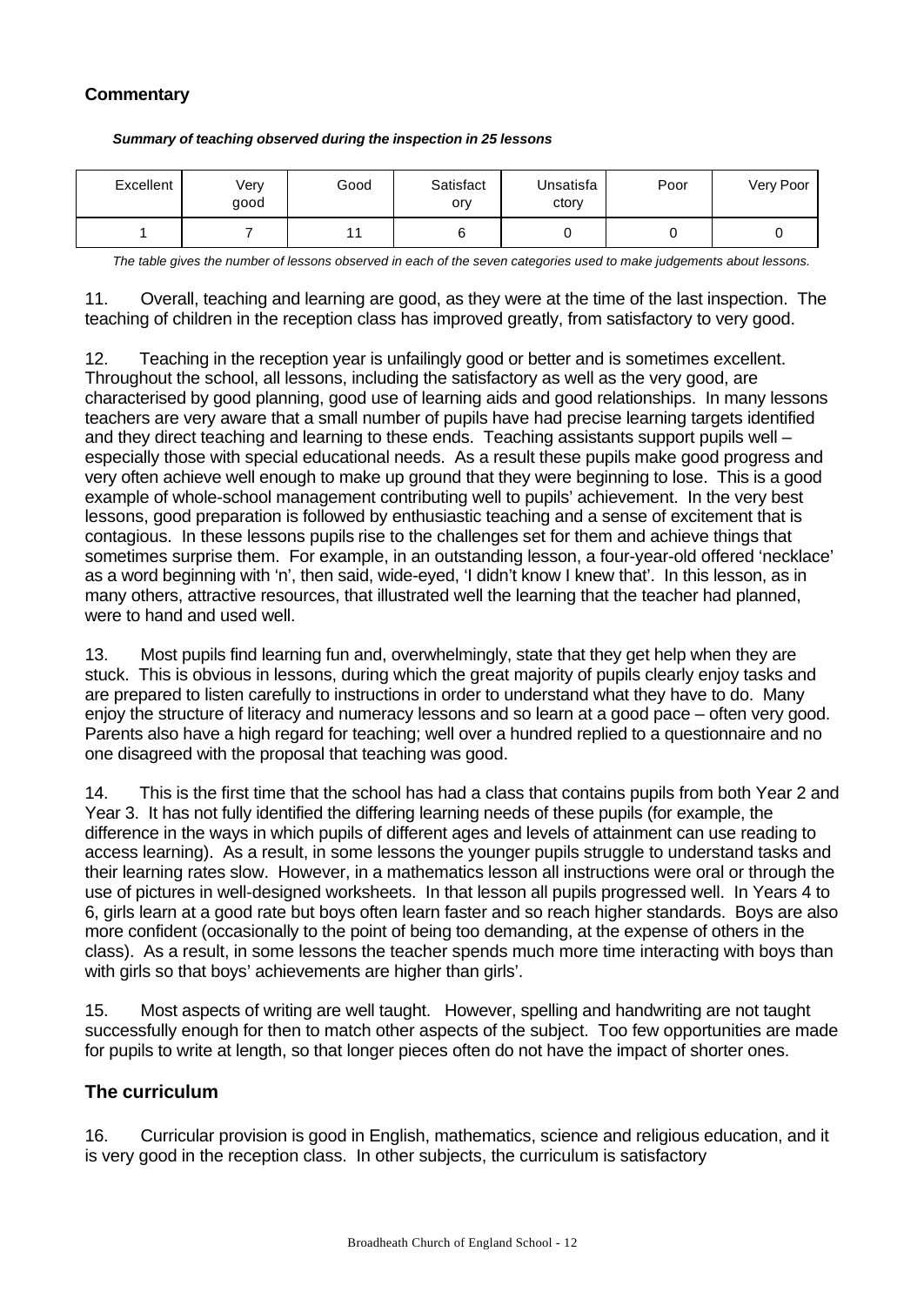### **Main strengths and weaknesses**

- Curriculum provision for reception class children is strong.
- Teachers' assessment of pupils' achievement, planning and provision support learning well.
- Clubs and visits add additional insights to pupils' learning.
- Provision for pupils with special educational needs ensure that they make good progress.
- Curriculum time inconsistencies between classes and subjects slow pupils' progress; in some subjects, skills acquired in one year are not reliably revisited soon enough in the following year for learning to be built on.
- Provision for Year 2 pupils in Class 3 occasionally takes too little account of their needs.
- Limited space reduces curricular opportunities

# **Commentary**

17. There has been good improvement since the last inspection. Teachers' planning now clearly indicates lesson objectives, giving a sharper focus to learning. Reception class provision has improved significantly due to the effective implementation of an early years curriculum and wellresourced activities to support learning; the result is a vibrant curriculum specifically planned to meet the needs of young children.

18. Effective assessment informs teachers about standards and supports their lesson planning. In consequence, teachers are able to use this information to guide their pupils through individual learning targets to help raise attainment in English, mathematics and science. However, the school's systems do not extend this quality of support to other subjects

19. In most English, mathematics and science lessons teachers provide activities that closely match pupils' differing needs. Planning for pupils with special educational needs is good. Group and individual support is used effectively and flexibly. Individual education plans ensure that pupils' needs are planned for, with precise targets and strategies to overcome particular difficulties.

20. Recent curriculum development in ICT and art is effective. Co-ordinators work with each teacher to develop long term subject plans and to help with their implementation. This has effectively highlighted areas of expertise and those where staff training is required. The success of this initiative can already be seen in teachers' growing confidence and pupils' rising standards in these subjects. In some lessons, insufficient time allocation reduces opportunities for pupils to apply literacy skills; for example, in a Class 5 history lesson, there was a lack of time for reflection through writing.

21. Teachers plan a good range of visits such as the Class 2 museum trip to investigate Victorian toys and games. Whole school initiatives, for example, *Heard it in the Playground,* place the school firmly in the community, inviting visitors to be involved in pupils' learning. The provision of a good variety of clubs encourages older pupils' learning beyond the school day. Pupils compete in competitive sports, further developing physical skills and positive attitudes.

22. All statutory requirements are met. The locally Agreed Syllabus for religious education is effectively taught. There is a need, already recognised by the school, to develop a more structured provision for pupils' personal, social and health education, which is currently satisfactory. Sex and relationships education and drugs awareness are taught appropriately. Provision for citizenship is good. Older pupils take on additional responsibilities and the school council effectively seeks pupils' views.

23. Insufficient thought has been given to the differing National Curriculum requirements of Year 2 pupils currently placed in Class 3. There is a lack of progression from the less formal Year 1 structure, and lessons sometimes last too long, resulting in pupils losing focus.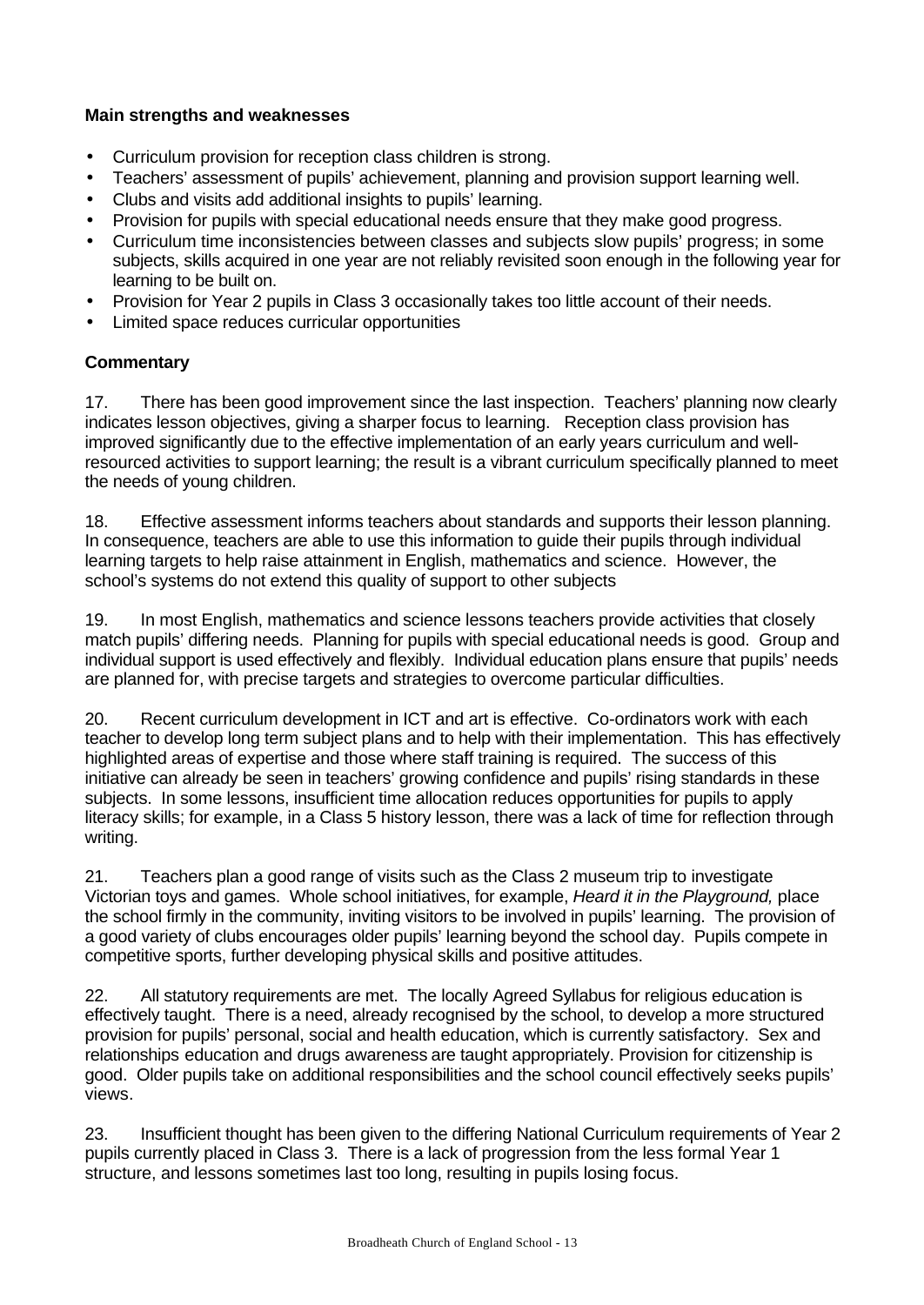24. Because the school does not allocate topics to particular times of the year, there are occasions when gaps between revisiting subjects as pupils move up the school may be too long; thus skills in some subjects are not reliably built on in later classes. On occasions this slows pupils' progress.

25. There are good arrangements for pupils transferring to the local high school. Units of work started in Class 5 are completed in the new school. This supports pupils well.

26. Limited space in the school reduces opportunities for small group work, library provision and gymnastics for older pupils.

# **Care, guidance and support**

27. The school provides good quality support. It successfully promotes pupils' independence and raises their self-esteem as they progress through the school.

### **Main strengths and weaknesses**

- The good provision of support, advice and guidance based on monitoring of pupils' all-round achievements.
- The involvement of pupils through seeking, valuing and acting on their views contributes well to their personal development.
- Although many potentially higher attainers do well in English, mathematics, science and RE, the specific needs of gifted and talented pupils have not yet been formally assessed and there is no specific provision for their development
- Teaching staff are fully aware of child protection procedures but non-teaching staff have not yet received formal training.

# **Commentary**

28. Care is taken to ensure that pupils are supervised well and that they work and play in a safe and healthy environment. The school keeps a close check on its most vulnerable pupils and works closely with its local support agencies. Child protection procedures are in place but some nonteaching staff have yet to receive formal training to enable them to work effectively within those procedures.

29. The school provides good quality support, advice and guidance for pupils to enhance their academic and personal development. Much of this is the outcome of systematic and intelligent analysis of pupils' attainment in their class-work and in tests. Although the school is refining its approach to its most gifted and talented pupils they are not yet systematically identified and a small number could do even better than they do.

30. The school's Council provides good opportunities for pupils to voice their views and has the potential to make a significant impact on the personal, social and moral development of pupils. Pupils in school have confidence. They know that their views matter and they respond well to consultation. The majority of pupils are willing to confide in their teachers about their anxieties and relationships are good.

# **Partnership with parents, other schools and the community**

31. There are satisfactory links with parents and good links with the wider community. Links with high schools are good and an interest is maintained in the achievements of ex-pupils.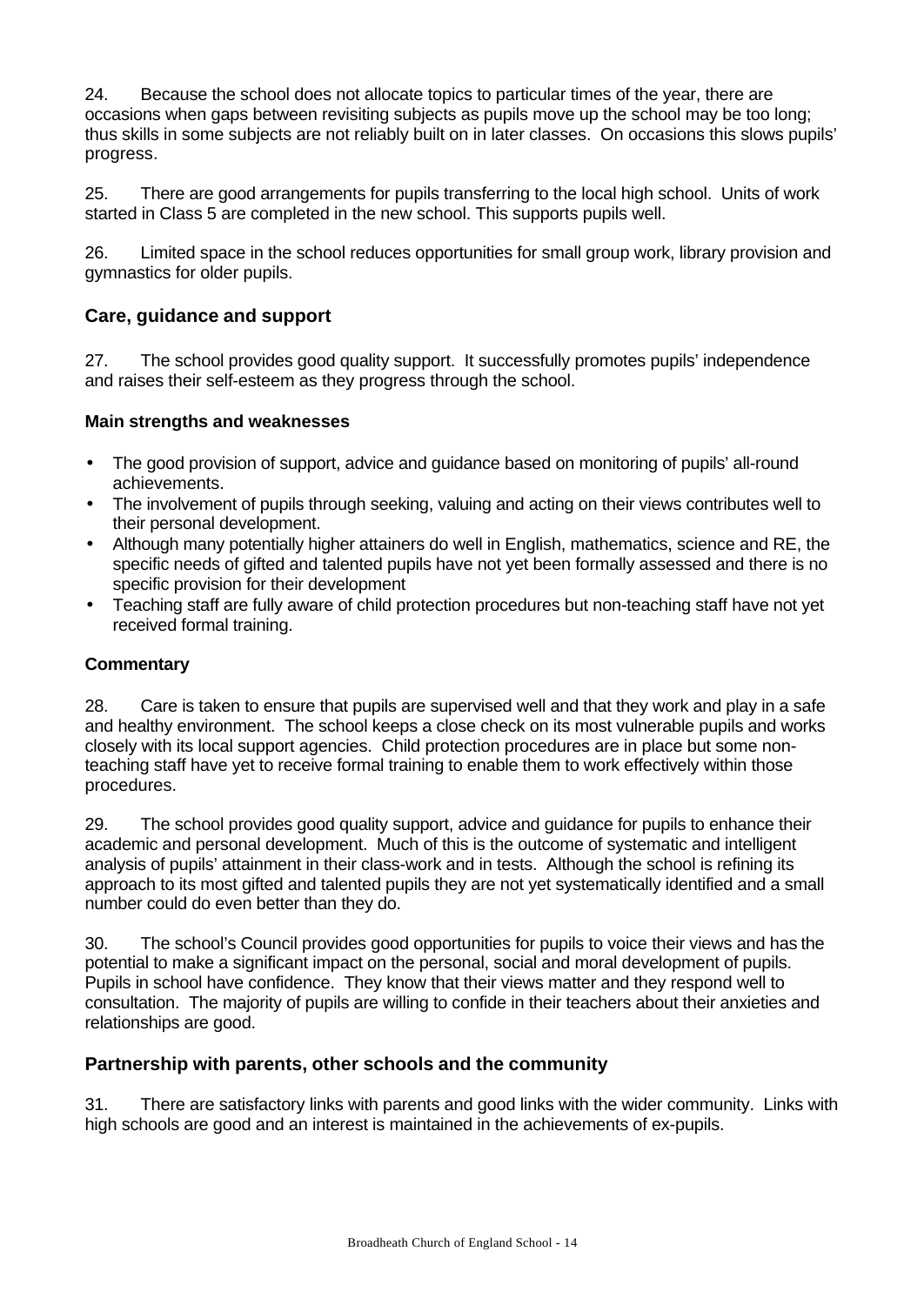#### **Main strengths and weaknesses**

- Parents are strong supporters of the school.
- Links with other schools are good.

### **Commentary**

32. Parents perceive the school to be good and are pleased with its work. Respondents to the parent questionnaire have few concerns about the school. Leadership and management are trusted and parents value the team spirit in the staff. A few parents would like more information about their children's progress; more opportunities to express their views; more involvement in the school's dayto-day life and a wider range of after school activities for their children. The inspection findings are that the school fulfils its statutory responsibilities but there are few occasions when it organises events to explain its methods or approaches to parents or seeks their views on new initiatives. Current after-school activities are worthwhile and make a good contribution to pupils' learning experiences. However, these activities are restricted to pupils in Years 3 to 6.

33. The school provides parents with essential information about its work and the progress their children make. There is a good partnership with parents of children in the Foundation Stage and the school benefits from the fund-raising of a parent-teachers' association. Its parents' handbook complements the school's prospectus and invites parents to become involved in school life. Parental support for homework and specific learning targets is having a positive effect on the standards achieved by pupils - mainly because the school regularly sets homework that pupils and parents accept and support. However, the school has not yet taken full advantage of the skills offered by parents to work and support learning in school as well as at home.

34. Good links with the community are maintained through the school's friendship with local people, its work with the church and parishioners and some grandparents of its pupils. Links with local play-groups provide a satisfactory induction for children joining the reception class whilst links with the local high school, to which most pupils transfer, are particularly good. Procedures for Year 6 pupils contribute to effective and supportive transition and the school maintains an interest in the progress of its ex-pupils through dialogue with the high school which broadens the educational and personal support for them.

# **LEADERSHIP AND MANAGEMENT**

35. Overall leadership and management are good. All concerned with the school respond well, in co-operating teams, to the headteacher's very good leadership and good management. Governors play a large part in shaping the school's clear sense of direction.

- The headteacher's leadership and management draw very effectively on well-developed analytical skills.
- There are strong and effective corporate contributions to the school's ethos and management systems.
- The school's plan for effecting further improvements is well set out and ambitious in its scope. However, it does not identify with sufficient clarity what the intended improvements are for pupils and their levels of achievement.
- Many aspects of the school are led and managed well and set good patterns for those areas that have not recently been reviewed.
- An effective governing body is led well by its chair.
- The ways of working with the mixed Year 2 and 3 class have not been fully considered.
- The management of the curriculum is, in many ways, good but the pattern of covering topics in some subjects does not ensure sufficient continuity of learning.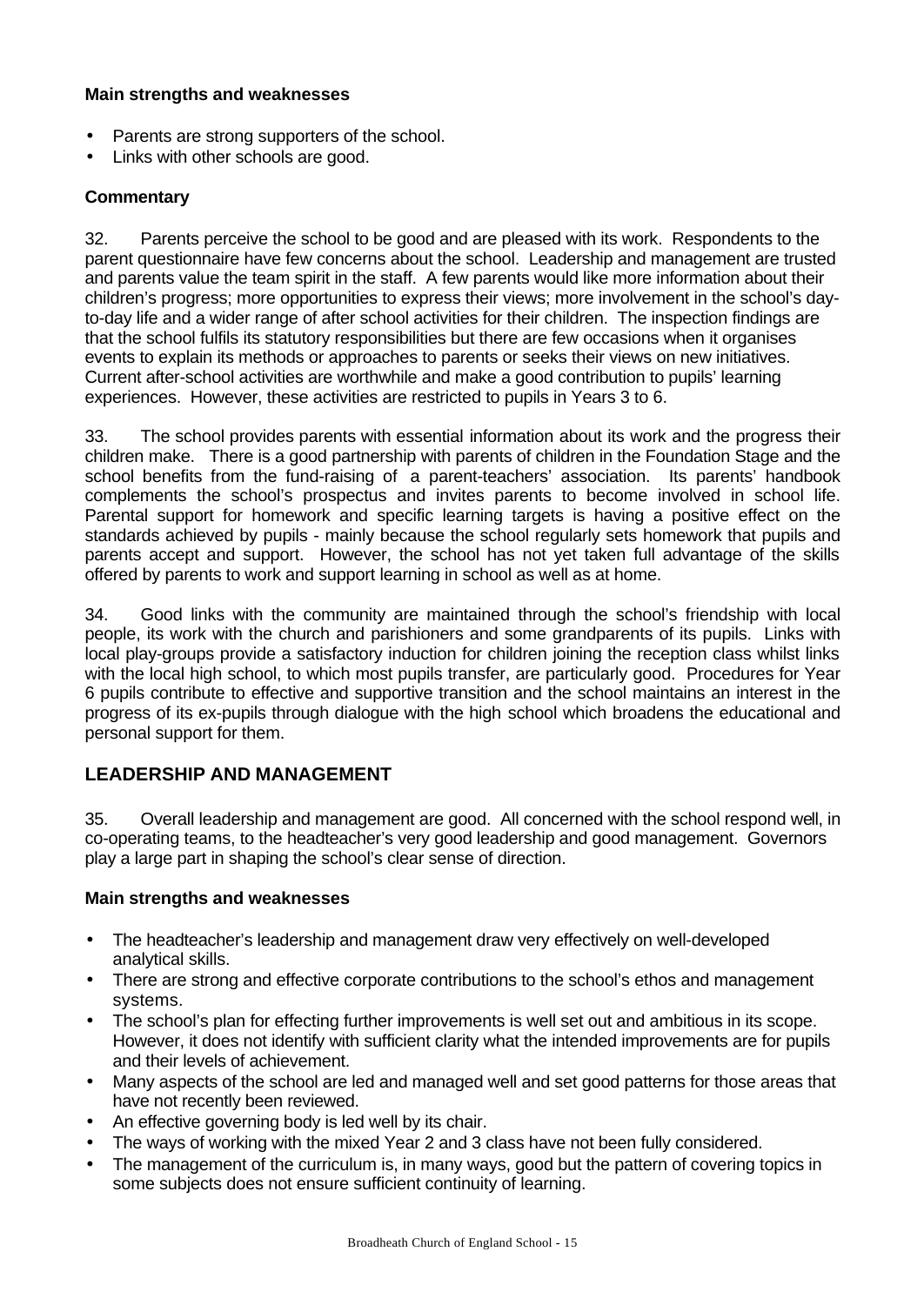# **Commentary**

36. The headteacher's forceful personality and desire to provide well for pupils have a very significant impact on the school. There is a very positive atmosphere and spirit that owes a good deal to its Christian ethos and the determination of all connected to the school to provide well for its pupils' all-round development. The welfare and achievement of all pupils are at the centre of the school's thinking and planning; inclusion is fully promoted at all levels. Decisions are always carefully considered and many concerned with the school make contributions to the identification of areas for further improvement. The school's improvement plan is well-directed at appropriate areas for change and ambitious both in the issues it addresses and in the sense of urgency implied in its time scales. It includes 'success criteria', but these are almost always imprecise and not often enough concerned with the outcomes from the point of view of pupils' achievements. This makes it difficult for the governors and staff to be completely confident that the expenditure of time, energy and funds have been successful.

37. Where it is appropriate, data is analysed with impressive sophistication –for example, in the identification of writing as a whole-school issue and in the individual targets set for pupils whose progress begins to slow. Progress is well advanced in both of these areas and pupils' standards are improving as a result. Leadership and management of English, mathematics and science have been strong for some time and make major contributions to pupils' achievements in those subjects. Good management strategies are being extended to other areas. For example, work in art and design was recently reviewed and improvements made to the scheme of work, resources and the approach to teaching and learning. Although changes have only been implemented for a few weeks there is already powerful evidence that teaching and learning are improving. The approach adopted provides a very good model for other areas.

38. The governance of the school is strong. Many members of the governing body make valuable contributions through its committees ('panels'). The governing body as a whole, led well by a knowledgeable and hard-working chair, fully understands its role as 'critical friend'. A higher than usual financial under-spend is earmarked for modifications to the building that are planned to remedy carefully identified gaps in provision. The school has not yet modified the curriculum in the mixed Year 2 and 3 class and so the differing curricular, teaching and learning needs of the two age groups are not fully met. Topics in subjects other than the core are sensibly allocated to each class in ways that prevent either repetition or omission of parts of the curriculum. However, leaving to individual teachers the decision regarding when in the year these should be tackled means that some subjects are not revisited soon enough to ensure continuity of learning. This goes some way to explaining why pupils achieve less well in these subjects than in, for example, RE which is taught systematically and in which standards are above average.

39. The school's policies and systems ensure that issues connected with race equality are addressed.

| Income and expenditure $(E)$ |         | Balances (£)                           |        |
|------------------------------|---------|----------------------------------------|--------|
| Total income                 | 335,340 | Balance from previous year             | 42,030 |
| Total expenditure            | 340,421 | Balance carried forward to the<br>next | 36,949 |
| Expenditure per pupil        | 2284.70 |                                        |        |
|                              |         |                                        |        |

| Balances (£)                           |        |
|----------------------------------------|--------|
| Balance from previous year             | 42,030 |
| Balance carried forward to the<br>next | 36.949 |

#### *Financial information for the year April 2002 to March 2003*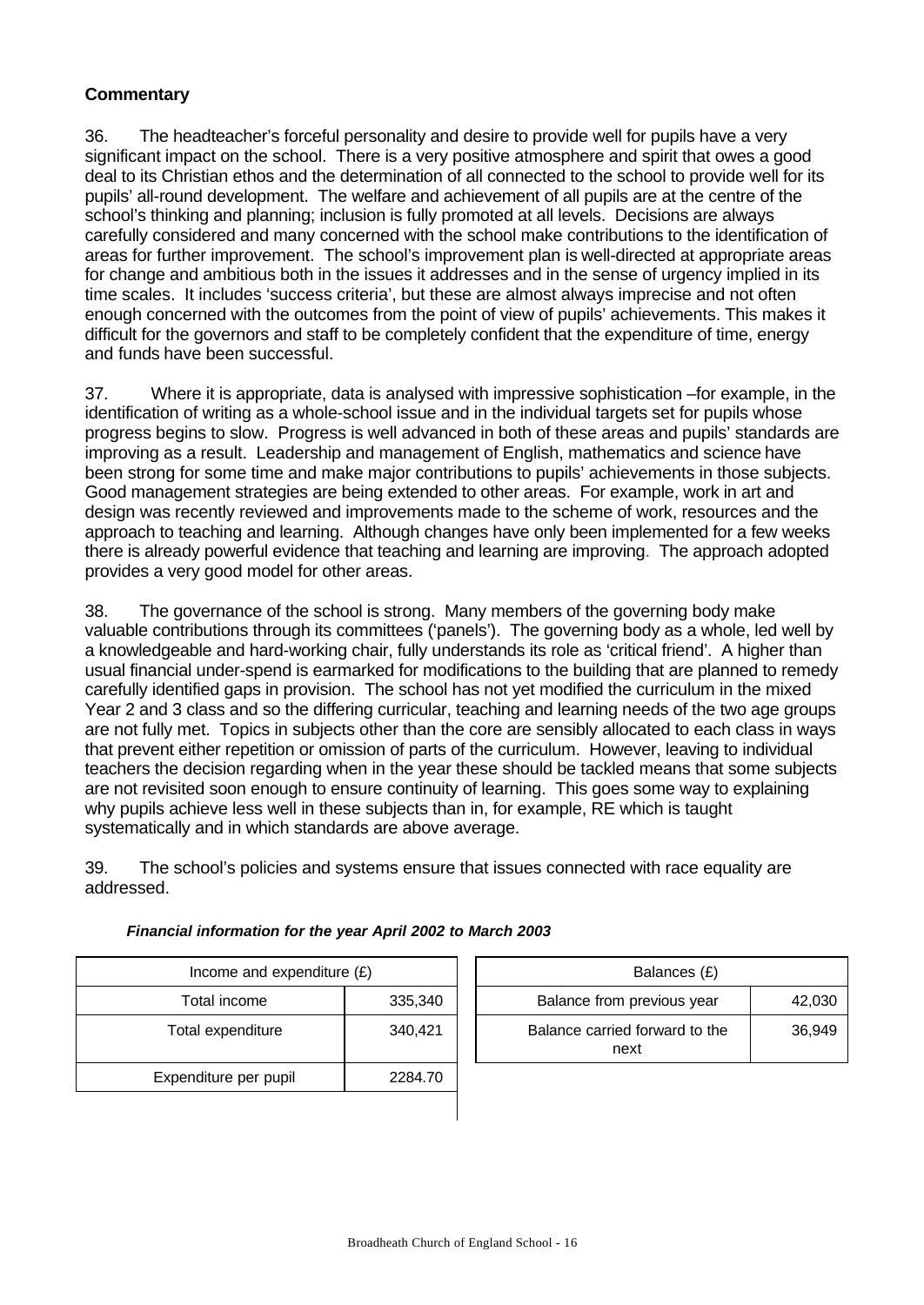# **PART C: THE QUALITY OF EDUCATION IN AREAS OF LEARNING AND SUBJECTS.**

# **AREAS OF LEARNING IN THE FOUNDATION STAGE**

40. The quality of education provided for the children in the Foundation Stage is very good. Since the last report very constructive improvements have been made to implement a high quality curriculum, well matched to the differing needs of young children. Effective use is made of the accommodation and resources for teaching and learning.

41. There are currently twenty-six children in the Foundation Stage. Attainment on entry is broadly average, though with rather more than usual at above average levels; attainment in speaking and listening and in personal and social development is above expectations. The children have settled in quickly and are already achieving well. Whilst it is very early in the school year there are clear signs that most children will meet the early learning goals in all areas of learning, and a significant proportion should achieve above. The quality of teaching is consistently very good in all areas of learning and all adults work very effectively as a cohesive team, supporting children's progress. This is a key strength of the provision.

# **PERSONAL, SOCIAL AND EMOTIONAL DEVELOPMENT**

42. Provision in personal, social and emotional development is **very good**.

### **Main strengths and weaknesses**

- Teaching and learning are very good.
- The children behave very well, are happy and have settled quickly into classroom routines.
- Most use their initiative and confidently try new ideas.
- They make good relationships with adults and other children.
- Transition arrangements are good and there are good links with parents.

#### **Commentary**

43. Most children have settled very well, and with enjoyment, into school routines; for example they happily cross their legs and put hands up in class discussions. They behave very well, sitting quietly and listening to others' contributions. They persevere and concentrate for good periods of time, and are enthusiastic and interested in learning. Children are polite and many already use social conventions such as "*Excuse me*". Relationships are developing well. Children happily share toys and other resources in activities.

44. The induction of new children to the class is well thought out. Children visit for an Easter activity and for a summer *Teddy Bears' picnic* or *A Pirates' Party,* so they are well prepared over a good period of time for their entry into school. The teacher and assistants have established very good relationships with the children. The teacher ensures that children gain self- esteem by providing work at exactly the right level, so children experience success. There is a very positive ethos in which children's contributions are valued and achievements celebrated. Because there are many planned opportunities in a lesson, children are busy and maintain interest. All adults in the class support them very well. Parents are kept well informed through newsletters and a class notice board. Resources are good and organised effectively for ease of access by children, promoting independence and initiative well.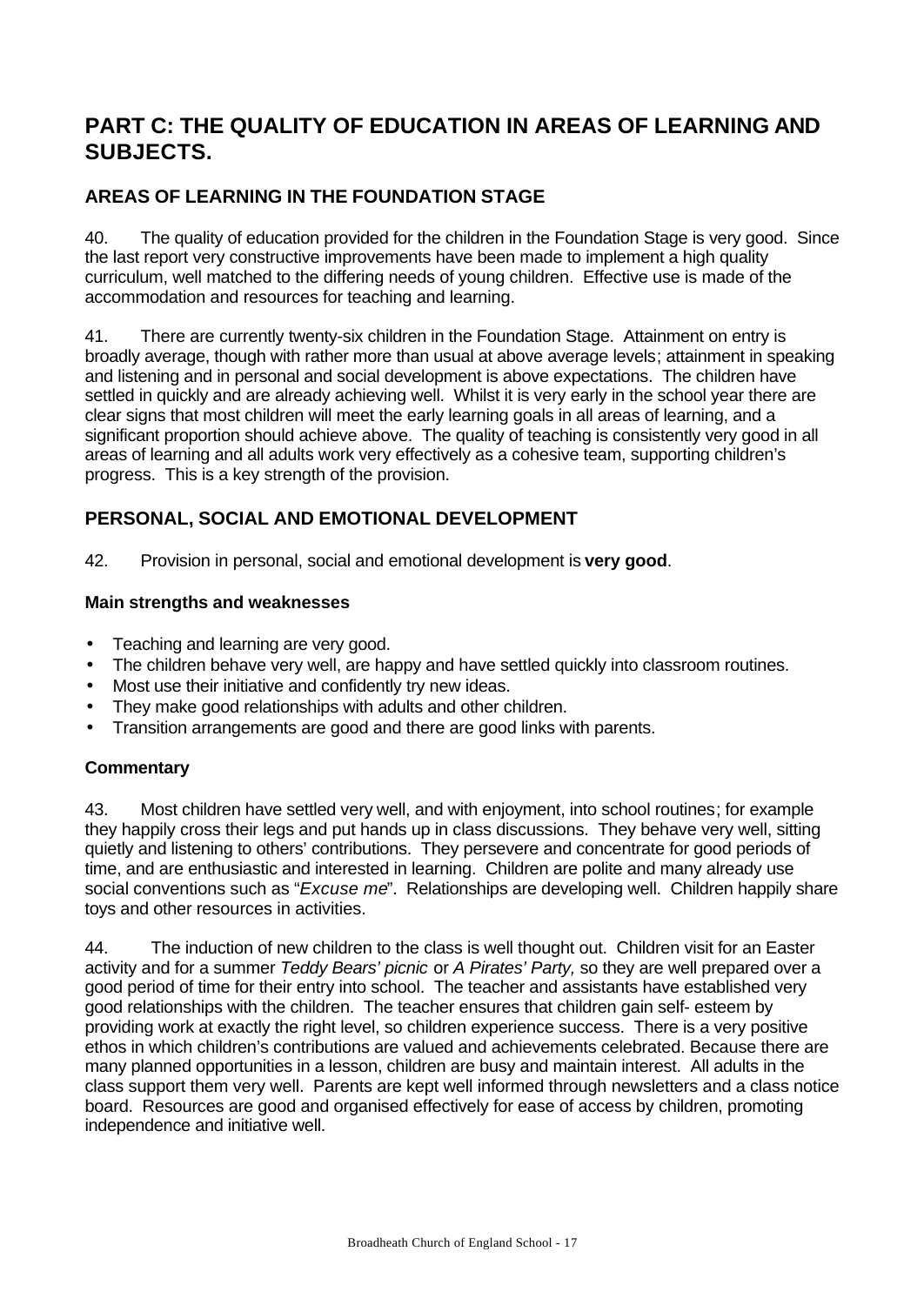# **COMMUNICATION, LANGUAGE AND LITERACY**

45. Provision in communication, language and literacy is very good and most children are on track to achieve the goals expected, with approximately one third clearly exceeding them.

#### **Main strengths and weaknesses**

- The teaching is very skilled and engages and motivates children very well.
- Comprehensive planning ensures a very good range and quality of learning experiences
- No time is wasted and there is a real focus on enjoyable learning.
- Children have good and productive opportunities to share books at home and school.

### **Commentary**

46. The teacher grabs children's interest and attention at the start of lessons, so they hang on to her every word. A sense of excitement pervades and an eagerness to learn ensures that no time is lost. Thus children's progress is good. Because of the multi-sensory approach to teaching letter sounds, children link sounds with actions and are already recognising the sounds that letters make. A range of very good strategies engages children. For example, the teacher engenders a sense of suspense when, for example, opening the Sound Chest (a box containing interesting items, chosen by the teacher because their names begin with her chosen letter for the day), and uses a puppet to reinforce learning. Through daily repetition, many children can independently write their first names. Children have good speaking skills, confidently engaging adults in conversation, and most speak in sentences. They show a real enjoyment of books because the teacher uses her voice effectively to add emphasis and suspense. Good home and school links are already established and children regularly share a book at home.

47. Teaching is very good overall, enabling children to achieve well. Work over the medium term and in individual lessons is planned meticulously so that it both captures children's learning needs and covers a very rich range of areas of learning. Children's writing is marked, but not annotated to indicate the amount of adult intervention.

# **MATHEMATICAL DEVELOPMENT**

48. Provision in mathematical development is **very good**.

#### **Main strengths and weaknesses**

- Children revise, consolidate and improve their learning on a daily basis.
- Mathematics teaching often takes place as part of other topics, in ways that make learning exciting and successful.

#### **Commentary**

49. Because the teacher provides a very interesting range of activities, children maintain focus and consolidate their learning well. Each day a mathematics lesson reminds children of what they have already learned, tells them what they are going to learn next – often individually- and sets tasks that are always at least interesting and often exciting. For example, using the story of *Goldilocks*, children compare the differences between large and small bears; they find differently sized bears in the sand, confidently count sets of 3, and match bears to pictures and templates. There is a daily emphasis on counting and number recognition, so that, by the end of the reception year, most children count to 20, carry out simple additions and complete number sequences.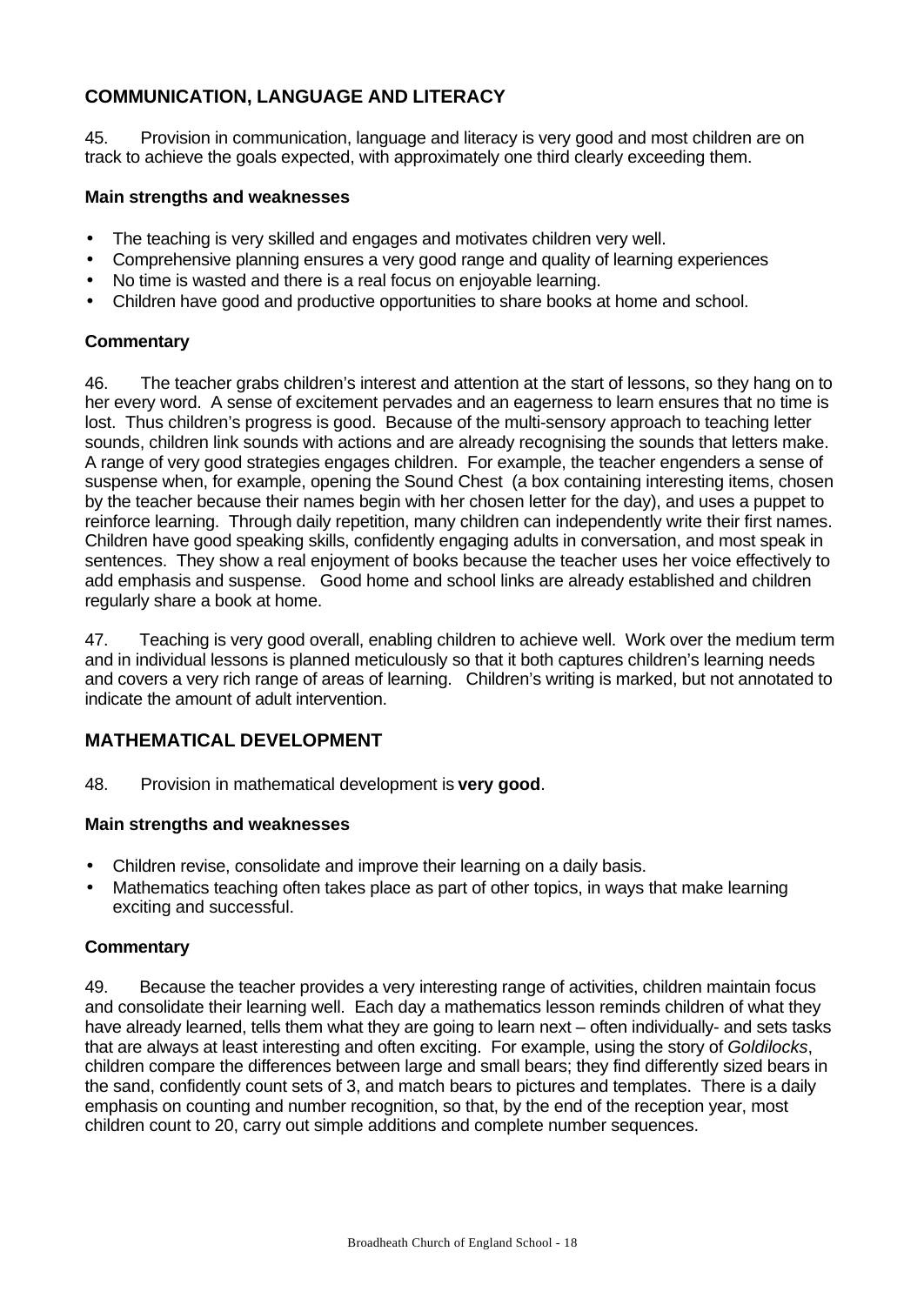# **KNOWLEDGE AND UNDERSTANDING OF THE WORLD**

50. Provision in knowledge and understanding of the world is **very good**.

#### **Main strengths and weaknesses**

- Well planned appropriate activities link with children's experiences and promote learning very well.
- The teacher promotes a sense of fun so that children enjoy learning
- There is very good use of adult help and this supports children very well.

### **Commentary**

51. The teacher carefully plans interesting activities that help children to develop a deep curiosity about their world. For example, finding strategically placed items in the woodland area, children experience a sense of awe and wonder when they discover conkers and feathers. Because areas of work are carefully linked, children's learning in a number of areas is consolidated whilst they are ostensibly studying another. For example, following instructions reinforces children's work in literacy; guiding a programmable toy around Goldilocks' house develops spatial awareness in mathematics. Children have good opportunities to construct and build a range of objects. They make sock puppets, and with help, staple paper cones to make mice for Grandfather's Clock. Very good leadership and management are very well supported by all adults in the reception class team. All adults fully understand the approach and the children's needs. This ensures that all children have rich experiences in this area so that they achieve well.

# **PHYSICAL DEVELOPMENT**

52. Provision in physical development is **good**.

#### **Main strengths and weaknesses**

- The teacher's stimulating demonstration provides a very good role model for children.
- Because the management of children's behaviour is very good, they behave well in exciting situations.
- Provision for outdoor play has limitations.

# **Commentary**

53. Children's manipulative skills develop well because they undertake a variety of interesting activities such as cutting and sticking, for example, when making photo frames. Most have good control of pencils and carefully colour within the lines of small shapes. As well as giving instructions, the teacher demonstrates what she expects pupils to do, using immensely expressive voice and gesture. Children model the teacher's actions well, especially in physical education lessons. All listen attentively and high attaining children sensibly and accurately follow a series of instructions. Children run, jump and march in ways that closely match the appropriate early learning goals for children of their age. They move safely with a fair degree of co-ordination. Outdoor play is used appropriately and makes a sound contribution to pupils' achievements. However, provision for climbing and balancing is limited and this restricts pupils' progress.

# **CREATIVE DEVELOPMENT**

54. Provision in creative development is **very good**.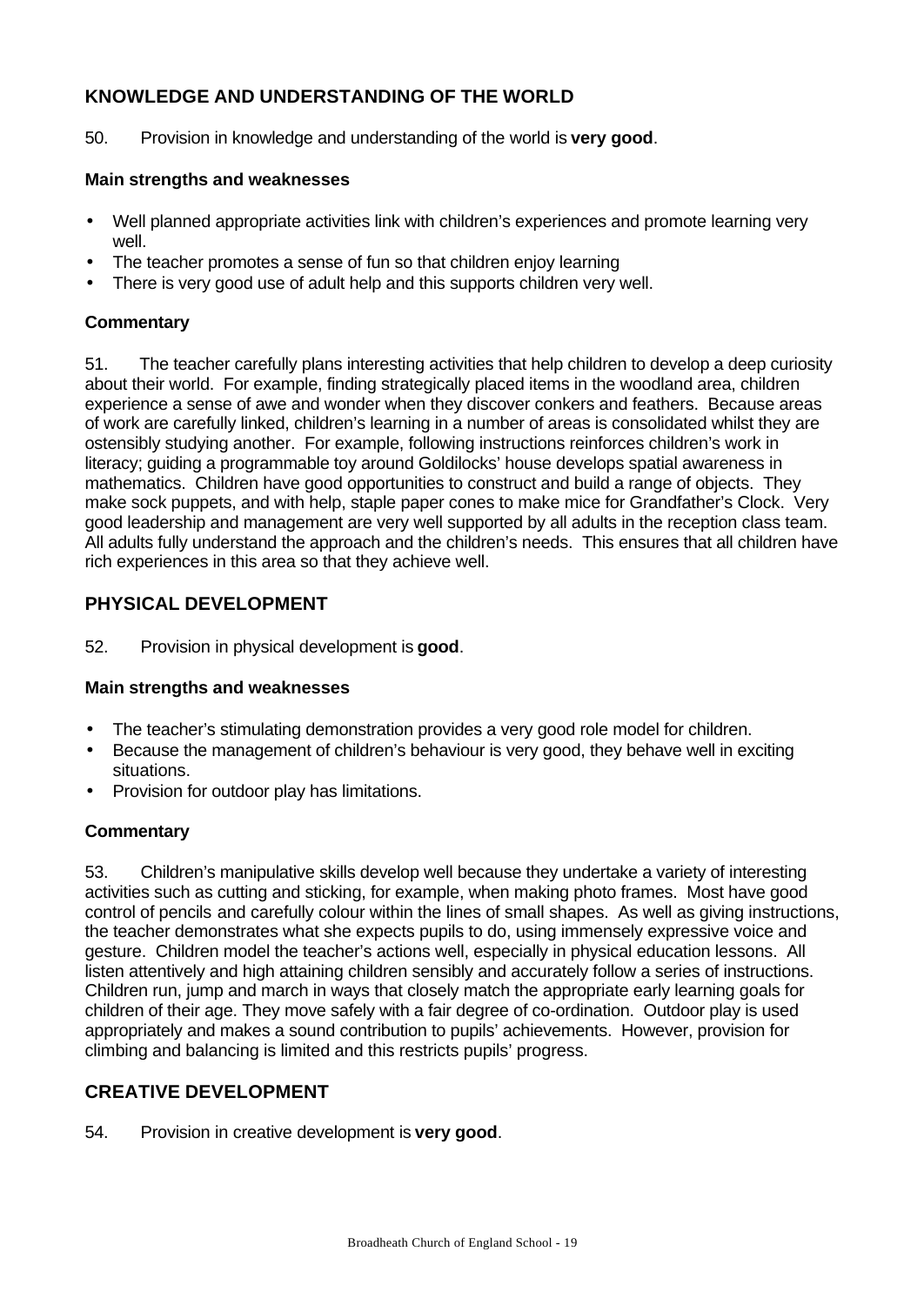#### **Main strengths and weaknesses**

- Exciting, stimulating provision motivates children well.
- The skills of all adults are used effectively to support learning.
- Very good attention to language development ensures that children develop an increasingly rich language to describe their work.

# **Commentary**

55. The sense of excitement that is present for much of the time in the reception class has a particularly positive impact on children's creative development. Teacher and support assistants all have a good grasp of this area of the curriculum and work together very effectively as they share explanations and their own sense of excitement in the subject.

56. In activities such as making collages in the style of the artist Andy Goldsworthy, children are successfully encouraged to describe the natural items they use, for example, *"It feels hard and lumpy",* when describing bark; others use words such as *squidgy* or *cold* when describing clay. Adults contribute well with questions such as *"How does it feel?"* Most children make appropriately detailed drawings of themselves, including head and trunk and appropriately positioned arms and legs. Most have good control of, for example, glue and paint.

# **SUBJECTS IN KEY STAGES 1 and 2**

# **ENGLISH**

57. Provision in English is **very good**.

### **Main strengths and weaknesses**

- Pupils' attainment and achievement are high especially that of boys.
- Teachers have good subject knowledge leading to -
- Planning which ensures that pupils build securely on previous work.
- The effective use of assessment to set targets for improvement ensures that learning is relevant and demanding.
- The subject is well led and managed.
- Pupils' spelling and checking of written work is not careful enough.
- The teaching of handwriting is not systematic enough.
- The provision for Year 2 pupils in Class 3 does not always meet their needs.

# **Commentary**

58. Pupils good and very good test results in recent years are replicated in the standards being reached by the current Year 6. Their speaking, listening and reading standards are very high and standards in writing are above average. Boys often reach even higher standards than the good ones reached by girls. Although writing results are good the school quite rightly seeks to bring them up to those in other aspects of English.

59. Teaching is good largely because good leadership has led to the, usually, intelligent introduction of nationally recommended methods, well-informed planning and expert teaching. Teachers begin lessons with clear learning objectives and they ensure that these are met, giving real purpose to pupils' work. Because relationships and the management of pupils' behaviour are good, pupils listen attentively and behave well. Most teachers plan work that builds carefully on earlier learning. This, together with individual pupils targets such as *"Use paragraphs in writing*", gives focus to learning. Good structure to pupils' guided reading and regular opportunities to read at home and at school are key reasons for pupils' very good reading standards. For those Year 2 pupils in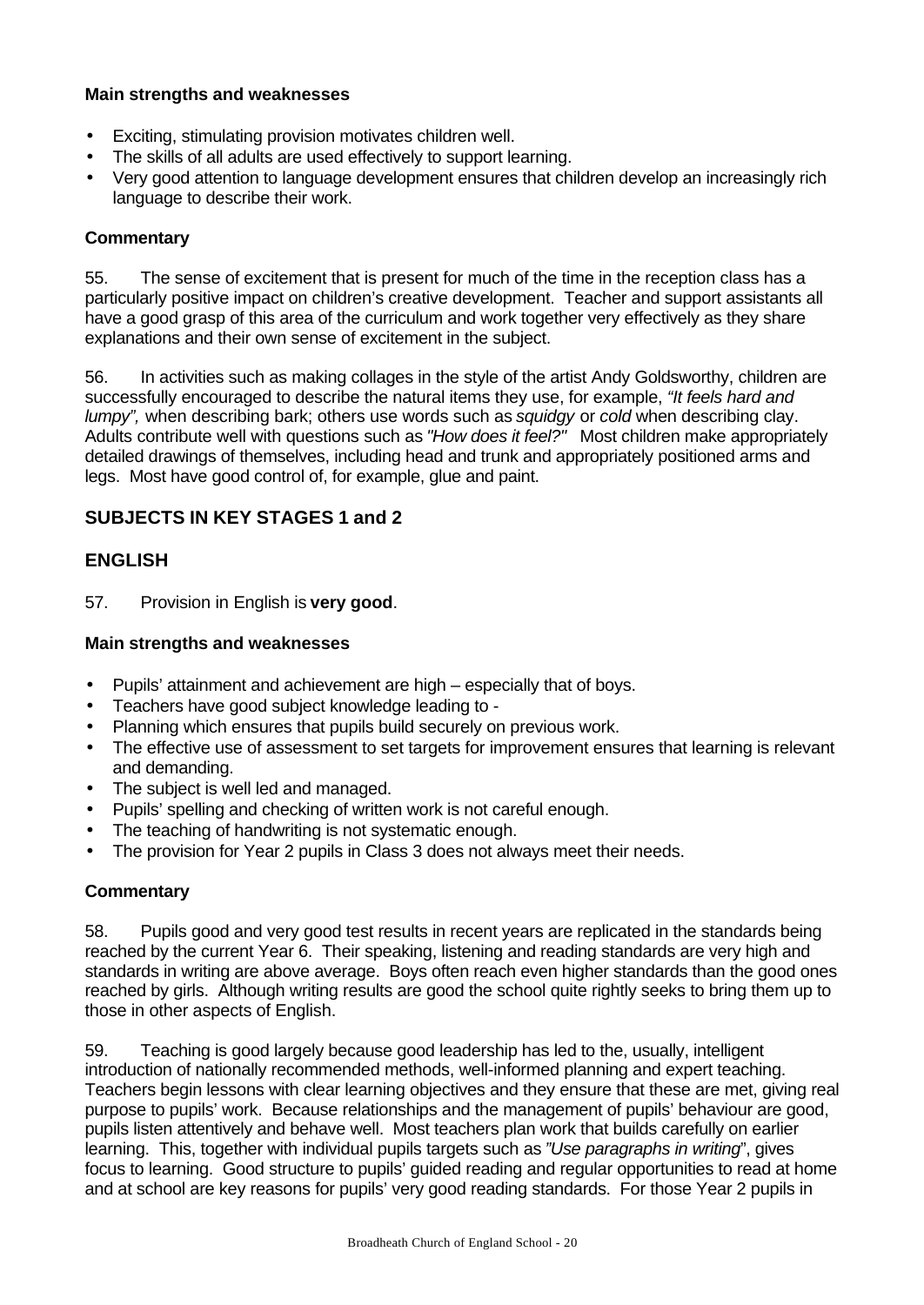Class 3, the literacy lesson is too long, lacking adaptation for younger children. This limits the progress they make in lessons.

60. Pupils with special educational needs receive good support from well-qualified teaching assistants, and so make good progress towards their learning targets.

61. Teachers provide good opportunities for younger pupils to express themselves so that by Year 6, most speak confidently in a variety of situations. Systematically developed reading skills enable older pupils to access information independently. By Class 4, pupils write expressively, using varying styles such as report or biography. Words, sentences and phrases are chosen for impact, for example, a Year 6 pupil writes " My brother; cheeky and naughty; never tidies up!" In some lessons, boys dominate class discussions and although girls get sufficient attention to achieve well, boys do even better. The school has yet to analyse girls' favoured writing styles, for example, narrative writing, and their specific strengths and weaknesses in national tests so that their comparative lower result can be improved.

62. Because there is no consistent approach to the teaching of handwriting, a significant minority of Year 6 pupils print their work, reducing writing speed and neatness. Teachers do not often enough insist that pupils spell words correctly. Hence, by Year 6, some pupils are careless, misspelling common words; for example, *whent* for *went*.

63. The headteacher's analytical approach and proactive leadership is a key reason why standards in older pupils' writing are beginning to rise. Whole staff discussion has led to teachers identifying key features for improvement. However, insufficient analysis of how time is used in lessons results in limited opportunities for extended writing, and insufficient time to apply literacy skills in some subjects. Assessment procedures are very good, providing high quality information. This is being used very effectively to set targets for groups and individuals, enabling pupils to achieve well and reach higher levels in national tests.

64. Since the last inspection, standards have improved from good to very good in most aspects of English. There is still no school library, limiting opportunities for pupils' personal research.

#### **Language and literacy across the curriculum**

65. Pupils' good literacy skills have a significant impact on their work in all subjects. Pupils' confidence in writing impacts positively on other subjects, for example, writing up a science experiment. Pupils apply skills taught in ICT effectively when word processing their written work.

66. A good deal of the work in RE results in pupils recording their views or retelling stories in ways that develop their skills and understanding in both RE and English. This also takes place to a more limited extent, and therefore with less impact, in other subjects.

# **MATHEMATICS**

67. Provision in mathematics is **very effective**.

- Pupils' achieve very well.
- Teaching is consistently good throughout the school.
- Pupils enjoy mathematics and work hard.
- Very neat presentation helps accuracy in classes of older pupils although a significant number of younger ones need more help with number formation.
- Pupils who begin to fall behind are systematically identified and given work that brings them back on track.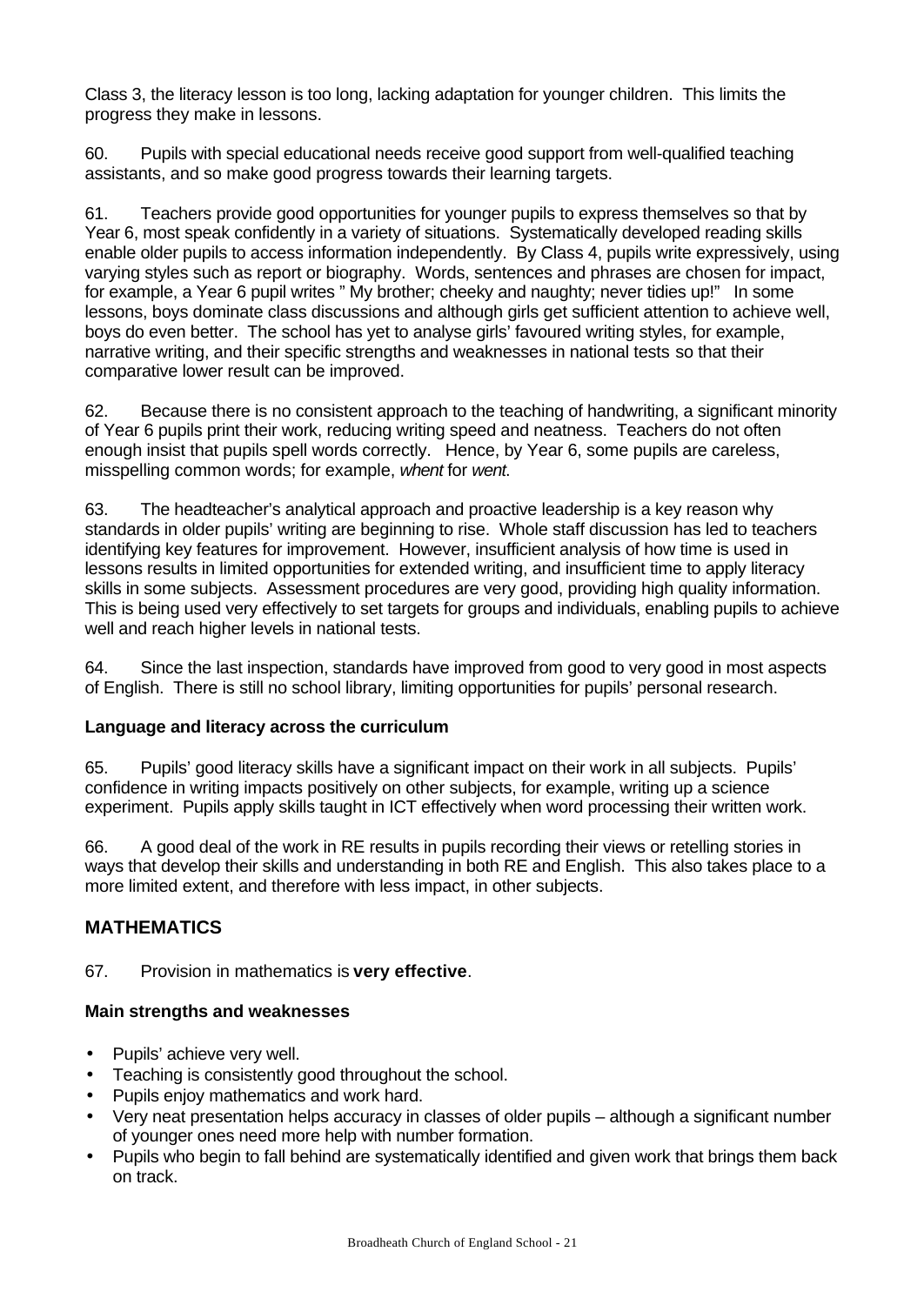• The use of mathematics in other subjects is not systematic enough to have a significant impact on learning.

# **Commentary**

68. The well above average test scores achieved by Year 6 pupils in recent years, and the above average by Year 2, are reflected in the current Years 2 and 6.

69. Pupils' high levels of achievement owe a good deal to consistently skilled teaching; every lesson seen was well taught. Planning for each lesson or series of lessons is exemplary, and learning is supported by well-chosen resources. Within the common theme that gives structure to lessons, teachers ensure that pupils are given work at levels of difficulty that matches their individual needs. Pupils with special educational needs are supported well by their helpers; many other pupils have been given individual learning targets, arrived at after careful analysis of the work of all in the class and much of the work that they are given draws effectively on this background knowledge.

70. Almost all pupils respond particularly well to mental mathematics work. They enjoy the quickfire question and answer sessions and are eager to answer. Their interest goes beyond the more obvious skills and knowledge that teachers regularly revise. For example, when invited to identify as many units of measurement of length as they could, pupils gave a quick and accurate list but one pupil also offered 'light-year', with a brief explanation of its meaning. The teacher accepted the contribution positively but also was not diverted for too long – so that the lesson retained its momentum.

71. The accuracy of the written work of Year 4, 5 and 6 pupils is helped greatly by neatness, with work carefully set out in columns and with each number well formed. However, this is not the case with some younger pupils who regularly reverse numbers and set out their work less tidily than they should. Although both boys and girls reach good standards there are occasions when boys get more from lessons than girls because their confidence levels are so high and they put themselves forward so enthusiastically. On occasions they need the teacher's firm control or this eagerness would spill over into unacceptable behaviour. None-the-less, teachers' effective strategies for managing pupils' behaviour ensure that attitudes are almost always good and behaviour at least acceptable; pupils co-operate very well in groups of mixed ages, gender and ability. Good leadership and management have ensured that teaching and learning have benefited from intelligent use of national guidance in mathematics. Since the last inspection standards have risen from above average to well above whilst teaching remains good.

# **Mathematics across the curriculum**

72. Whilst there is little evidence of frequent use of mathematics in many subjects, a sound level of support comes from the use of charts in science and from occasional data collection and analysis in ICT. On some occasions teachers use dates in history and distances in geography to illustrate large numbers and give practical insights into their use. This element of provision lacks the systematic use needed to make its full contribution.

# **SCIENCE**

73. Provision in science is **good**.

- Key skills are well taught.
- There is a good and productive emphasis on investigative work throughout the school. Tasks are usually well matched to the different levels of pupils' attainment in most classes, although tasks do not always meet the needs of Year 2 pupils in the mixed Year 2 and Year 3 class.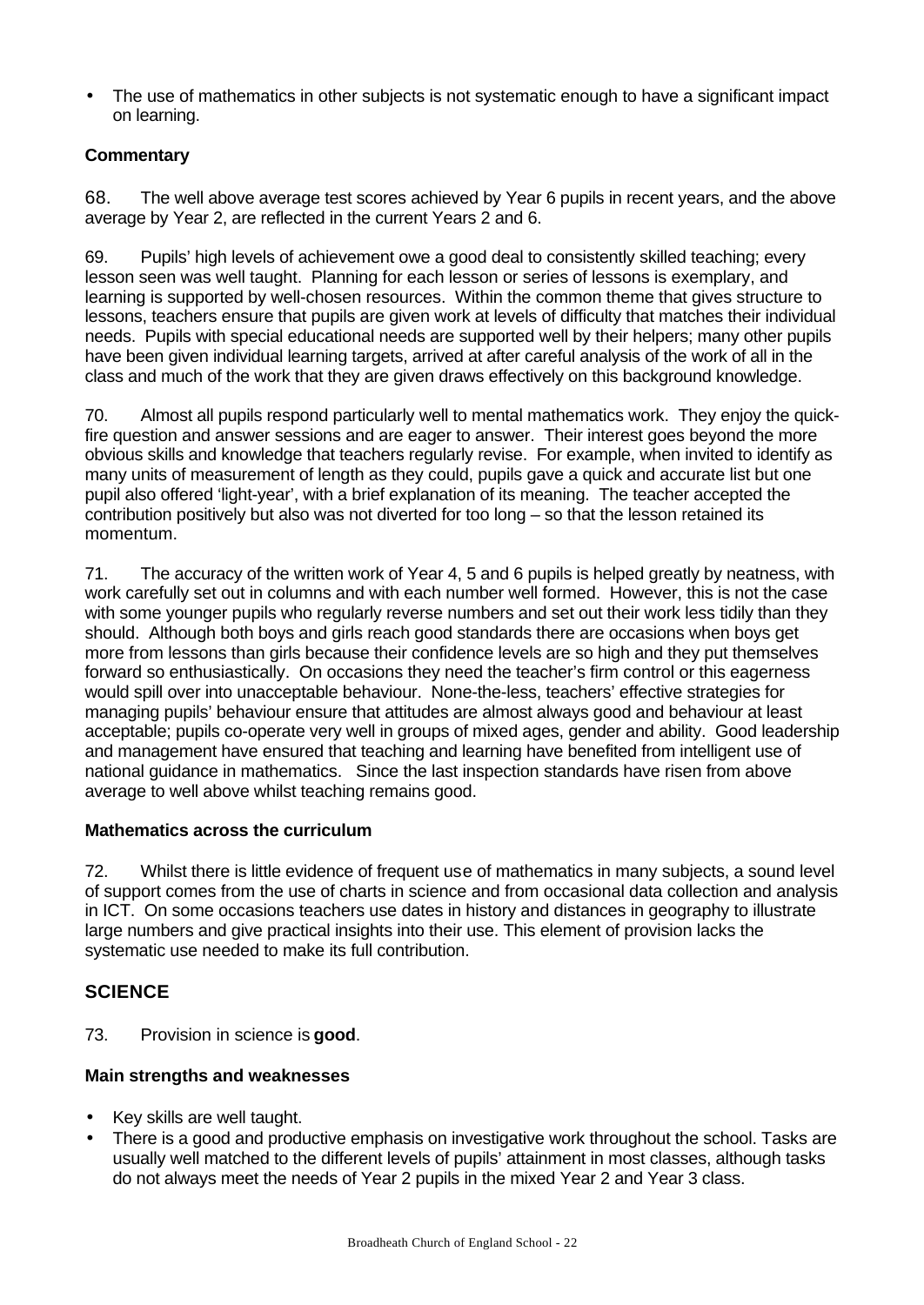• There is too little, systematic use of information and communication technology to support learning.

# **Commentary**

74. In most recent years, pupils in Year 6 have reached above, or well above, average standards in national tests whilst Year 2 pupils have reached above average standards. These are being maintained in the present Years 2 and 6 and standards are on track to be well above average by the end of Year 6.

75. The quality of teaching is good overall. Teachers' plans include clear scientific objectives; because these are shared with pupils they understand the purpose of their learning. Key scientific skills are taught very effectively. New activities build effectively on earlier learning, so that pupils develop knowledge and understanding consistently. Teachers in all classes plan interesting experiments that motivate and engage pupils, ensuring that pupils learn to think scientifically as well as acquire a good range of scientific knowledge . For example, Class 2 pupils worked with relish on practical tasks about *hearing* and *sound*. A strength of the teaching is the provision for pupils of different levels of attainment, so that almost all pupils receive good support and so achieve well. This provision also includes a good degree of challenge for higher-attaining pupils, enabling them to extend learning and attain high levels in national tests. Pupils with special educational needs are supported well and make good progress towards challenging targets.

76. The Year 2 pupils are taught in two different classes; one group is with Year 1 pupils and the other with Year 3. The school has not clarified how to give these pupils the same curricular opportunities, sometimes resulting in an inappropriate provision for some in Year 2. For example, during the inspection, Year 2 pupils in one class studied the functions of teeth - part of the curriculum for older pupils and which they found difficult; those in the other class made and detected sounds - a curriculum more appropriate to their age. This mixed provision is a new challenge for the school that has yet to be resolved. In some lessons, especially in classes 4 and 5, boys are more confident and demand more of the teacher's attention than girls. As a result, although girls do well boys do even better.

77. There is no substantial use of information and communication technology, for example, to record information graphically. The school successfully develops pupils' literacy skills and these are applied very effectively in science lessons. Hence, by Year 6, most pupils plan and write up experiments clearly and concisely. However, teachers do not always ensure that pupils spell subject specific words correctly, even when the words are available on an accompanying worksheet.

78. The management of the subject is satisfactory. Priorities for development are sound. For example, there are plans to evaluate the effectiveness of a newly introduced scheme of work by monitoring teaching and learning in classrooms. Teachers regularly evaluate pupils' work using halftermly assessments. Currently, there is too little use of these assessments as a management tool to check the progress of individual, and groups of pupils over time.

79. There has been good improvement since the last inspection. Standards have risen from above average to well above the national average by the end of Year 6. Teachers' planning is now well focused and is a key reason for the good provision and high standards that most pupils achieve.

# **INFORMATION AND COMMUNICATION TECHNOLOGY**

80. Provision in information and communication technology (ICT) is **satisfactory**.

- A well-equipped computer suite now enables effective whole class teaching.
- A new comprehensive curriculum plan is having a positive impact on pupils' achievements.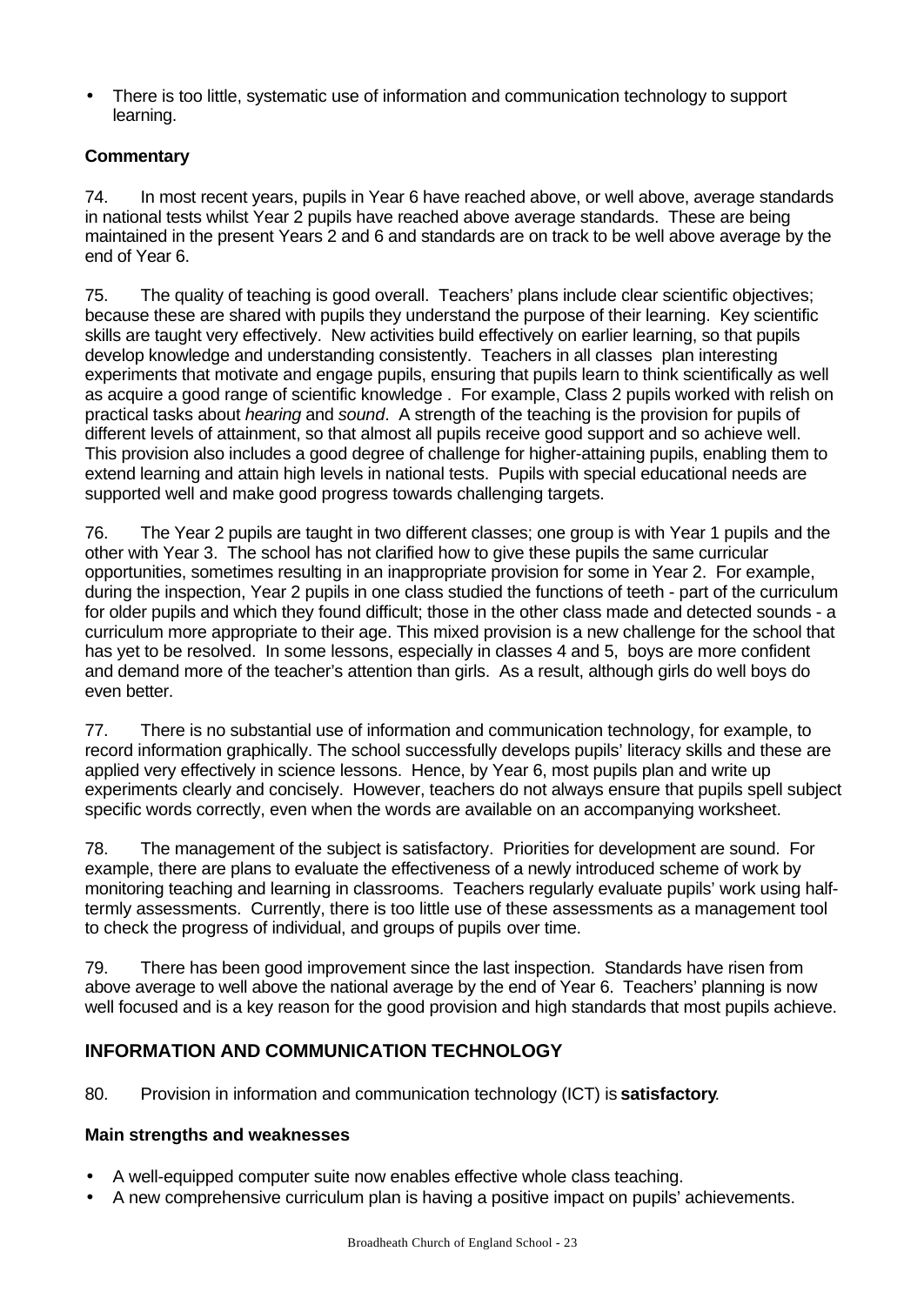- There is insufficient use of ICT to support work in many other subjects.
- There is a lack of whole school assessment procedures to check on pupils' progress. **Commentary**

81. Teaching is good. Teachers make good use of the computer suite, enabling all pupils to consolidate earlier learning and to practise new skills. There are more than enough computers for pupils to work in pairs, and often pupils with a particular need will work alone or alongside an adult in order to have these needs met; pupils at all levels of attainment benefit in this way. In an effective lesson with Year 1 and 2 pupils, they devised computer-generated pictures modelled on the work of Jackson Pollack, reinforcing their work in art. Effective teacher demonstration taught pupils a good range of techniques, promoting choice and individuality. Because the teacher had very good relationships with pupils and managed their behaviour well, pupils worked diligently, with good concentration and perseverance.

82. Pupils develop a satisfactory range of skills. For example, Year 1and 2 pupils use varying fonts, change letter size and colour, and import pictures. Older pupils access the Internet, developing good research skills. Many Year 6 pupils have good keyboard skills. They log on to the Internet, send and receive e-mails, and confidently use functions such as highlighting and deleting text, or cutting and pasting.

83. The co-ordinator is new to this role but is already supporting colleagues effectively. Planning for systematic development of the subject is good. For example, the whole staff has discussed the new curriculum plan, and training needs have been carefully identified. There are no consistent procedures for assessing what pupils know and can do so that it is difficult for teachers to build confidently on what pupils already know, understand and can do. There is a weekly computer club, which is well supported by older pupils and makes a good contribution to pupils' enthusiasm and attainment.

### **Information and communication technology across the curriculum**

84. Teachers are now using ICT effectively to support pupils' work in literacy, but there is a lack of application of these skills in other subjects. Opportunities are missed in mathematics, science and design and technology for computer generated graphs and modelling purposes, and in music for electronic composition. This significantly reduces the scope and excitement of the subject.

# **HUMANITIES**

85. It was only possible to observe one lesson in each of geography, history and religious education (RE). However, in all three subjects sufficient pupils' work was examined to form judgements on attainment and achievement. Similarly, examinations of schemes of work, teachers' planning and discussions with them allowed some judgements to be made regarding the quality of the curriculum and of subject leadership.

# **History and geography**

86. Provision in history and geography is **sound**.

- The curricula are broad and usually engage pupils' interest; in particular, provision is enriched by visits to places that illustrate and support learning well.
- There are clear guidelines on the skills and knowledge to be taught, although this does not have its full impact because long term plans do not specify when topics will be taught; thus earlier learning cannot reliably be built on.
- There is occasional overuse of work sheets that results in insufficient match of tasks to the differing needs of pupils.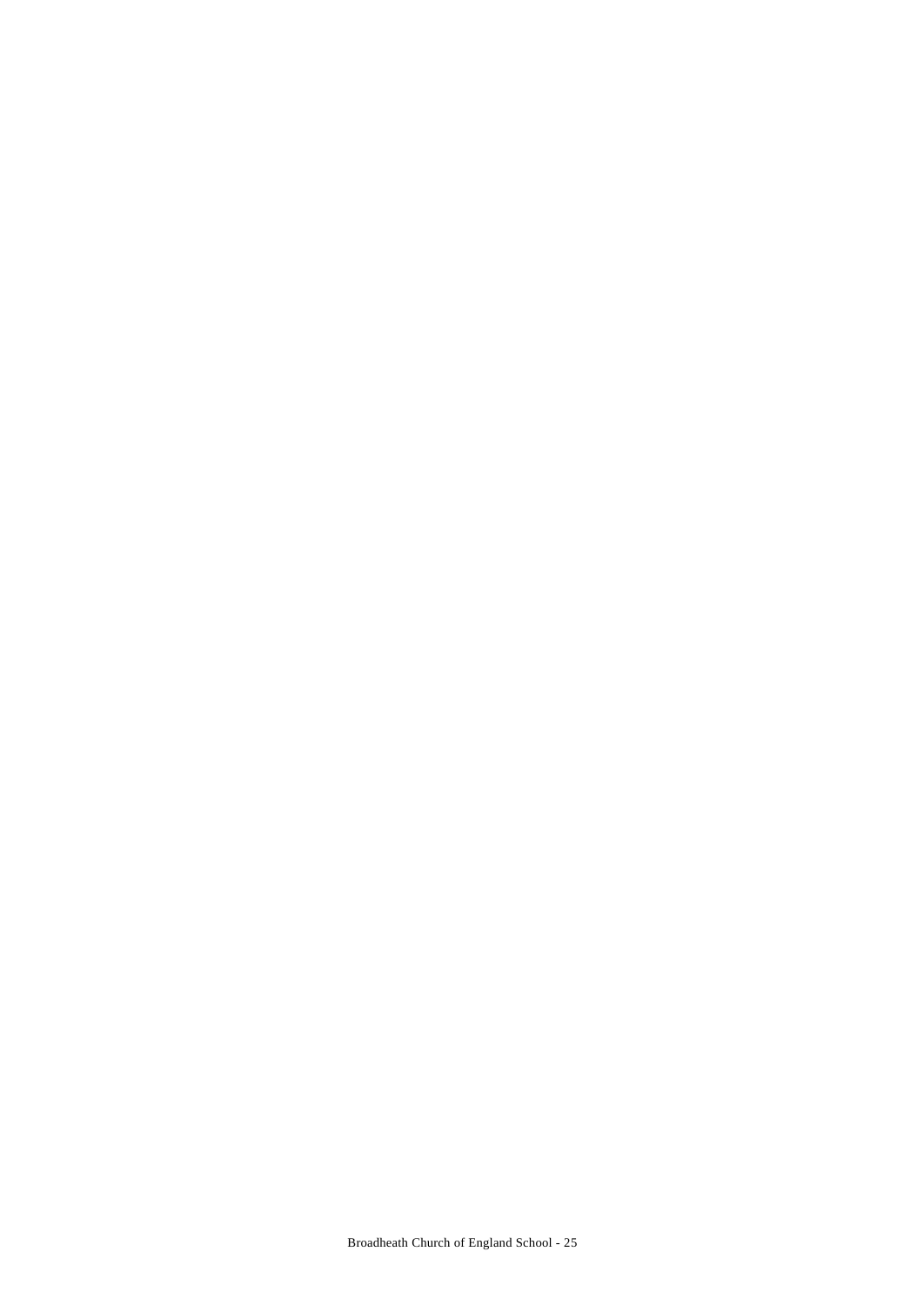# **Commentary**

87. In both subjects there are clear guidelines to ensure that all requirements of the National Curriculum are taught. Individual teachers choose when to teach topics, but because this is not monitored, the school cannot ensure that topics are taught regularly and systematically; as a result there are sometimes longer than necessary gaps between lessons and this goes some way to explaining why an imaginatively presented curriculum does not result in high standards. Teachers plan interesting visits that broaden the scope of pupils' learning. For example, in history, Class 5 visited Worcester Cathedral as part of a study on the growth of the city. In a geography field trip, pupils in Year 4 compared Broadheath with the differing environment of Burnham on Sea. The work arising from each of these visits was of a good standard.

88. Teachers plan a broad variety of work, increasing the scope of learning. For example, Class 2 pupils, studying changes in schooling, dress, transport and farming, gained a good perspective of history. Topics such as '*Heard it in the playground'* benefited greatly not only from external funding but also from the involvement of members of the local community. In this work, pupils' personal, social and emotional development was greatly enhanced.

89. Where pupils are given opportunities to consolidate learning through written work, they apply literacy skills effectively. However, the overuse of worksheets by most teachers limits such opportunities and reduces the scope for personal study. In some classes all pupils complete the same worksheet. This results in a lack of challenge for higher attaining pupils and incomplete work by some lower attaining pupils. Pupils sometimes successfully apply their information and communication technology skills to work in history and geography. For example, in a study of Ancient Greece, Year 6 pupils used the Internet to research the topic. Class 4 pupils, studying the Tudors, imported portraits into word-processed texts, enhancing presentation by a carefully chosen variety of font and layout.

90. Co-ordination is satisfactory. Teachers' planning is evaluated and pupils' work is sampled to monitor provision. Teaching and learning in classrooms has not been monitored. There is no formalised assessment of pupils' work, so that pupils' levels of attainment against National Curriculum indicators are not recorded. Standards are similar to those reported at the last inspection.

# **RELIGIOUS EDUCATION (RE)**

91. Provision in RE is **good.**

# **Main strengths and weaknesses**

- Pupils respond well to the well-directed personal demands made of them and so reach good standards by Year 6.
- The best written work is of a high standard although the least good is marred by poor presentation.
- The curriculum is imaginatively presented.

# **Commentary**

92. Teachers' good understanding of and commitment to the subject have a positive impact on provision and on the standards reached. The syllabus in use is sound and is considerably enlivened by the spiritually and emotionally demanding tasks planned by teachers. This enables pupils to achieve well. For example, a mature Year 6 pupil writing about the possible nature of God, writes '….. an abnormal, omnipotent human being with great imagination…'. Another writes about the lit candle used in worship as '..luring you towards its hypnotic flame'. The readiness of pupils to respond with such openness and interest makes marked contributions not only to their high levels of achievement in the subject , but also to their spiritual, moral, social and cultural development.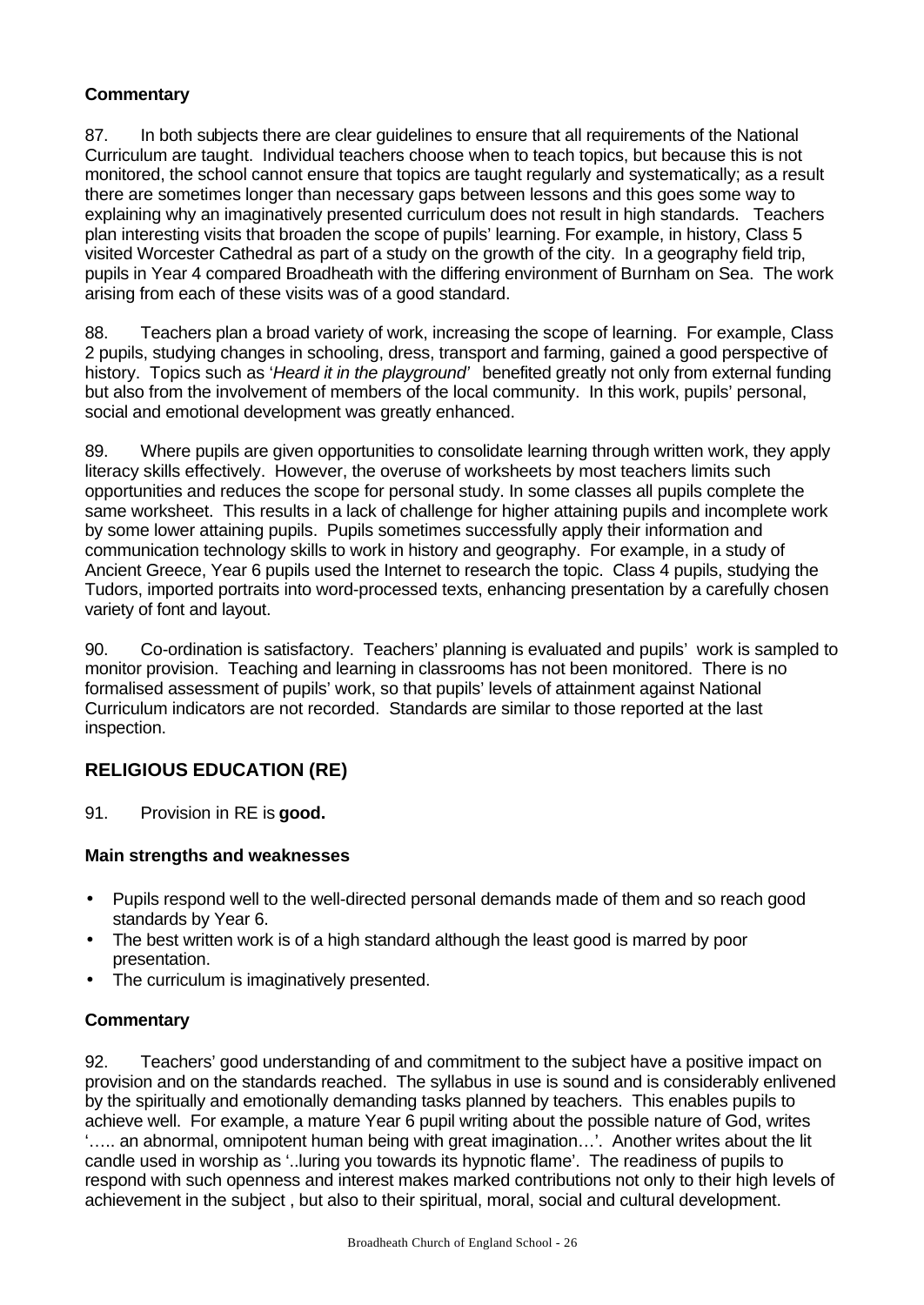93. In Year 2, much of the work is also of a good quality but carelessness creeps into the presentation, limiting its impact. However, many pupils have a good knowledge of aspects of the subject such as Old Testament stories (and the fact that we share these stories with other religions) and the key features of a church.

94. Learning is supported by the regular and systematic way in which the subject is taught. In most classes there is a weekly lesson; this allows earlier learning to be systematically built on and ensures good progress. A review of the curriculum is currently planned. In many ways this is understandable, as the current local agreed syllabus is dated. However, there is a danger that time could be wasted as a new syllabus is being worked on, and about to be published, by the local body (the SACRE) charged with this responsibility. Since the last inspection standards have risen and the school is well placed to continue to improve.

# **CREATIVE, AESTHETIC, PRACTICAL AND PHYSICAL SUBJECTS**

95. Very few lessons were observed in art and design, design and technology, music and physical education. Too little evidence of any kind was scrutinised to allow any judgements in design and technology. No judgements are made on teaching in any. In most subjects it was possible to scrutinise a considerable, representative sample of work – including video and audio tapes, and photographs - to examine curriculum plans and to discuss the approach with staff. This allows a number of key judgements to be made.

# **Art and design**

96. Provision in art and design is **satisfactory**.

### **Main strengths and weaknesses**

- Standards are rising.
- The newly designed curriculum is broad and is designed fully to develop pupils' skills, knowledge and understanding.

# **Commentary**

97. Standards in art and design are satisfactory. However, in lessons seen as well as in work undertaken recently there are significant improvements in the quality of pupils' experiences, in the teaching of skills and in the quality of pupils' work. Teachers speak highly of the management processes followed in order to get to this point and they much appreciate the availability of the subject co-ordinator to clarify issues as they arise, to help with resources and with approaches to teaching. The new approach was exemplified in a Year 4 and 5 lesson. Although the focus of the lesson was on clay work, the teacher began by revising earlier work with pastels and drew links with the clay modelling planned for this lesson (both were concerned with producing likenesses of Henry VIII). This both revised the pastel work and set the scene well for the modelling. Using a very clear lesson plan the teacher explained accurately what the work was to entail and what pupils would achieve. The appropriate skills of using hands and tools with clay were carefully developed and the children's patience and growing skills ensured that the effects were creditable. By the end of the lesson pupils were using tools and producing effects that were considerable improvements on their earlier work.

98. Although standards are lower than when the school was last inspected, the school identified this some time ago. There was a wide-ranging review of provision and a new curriculum was designed and teaching skills improved. The school is now well on track to return to the good standards seen previously.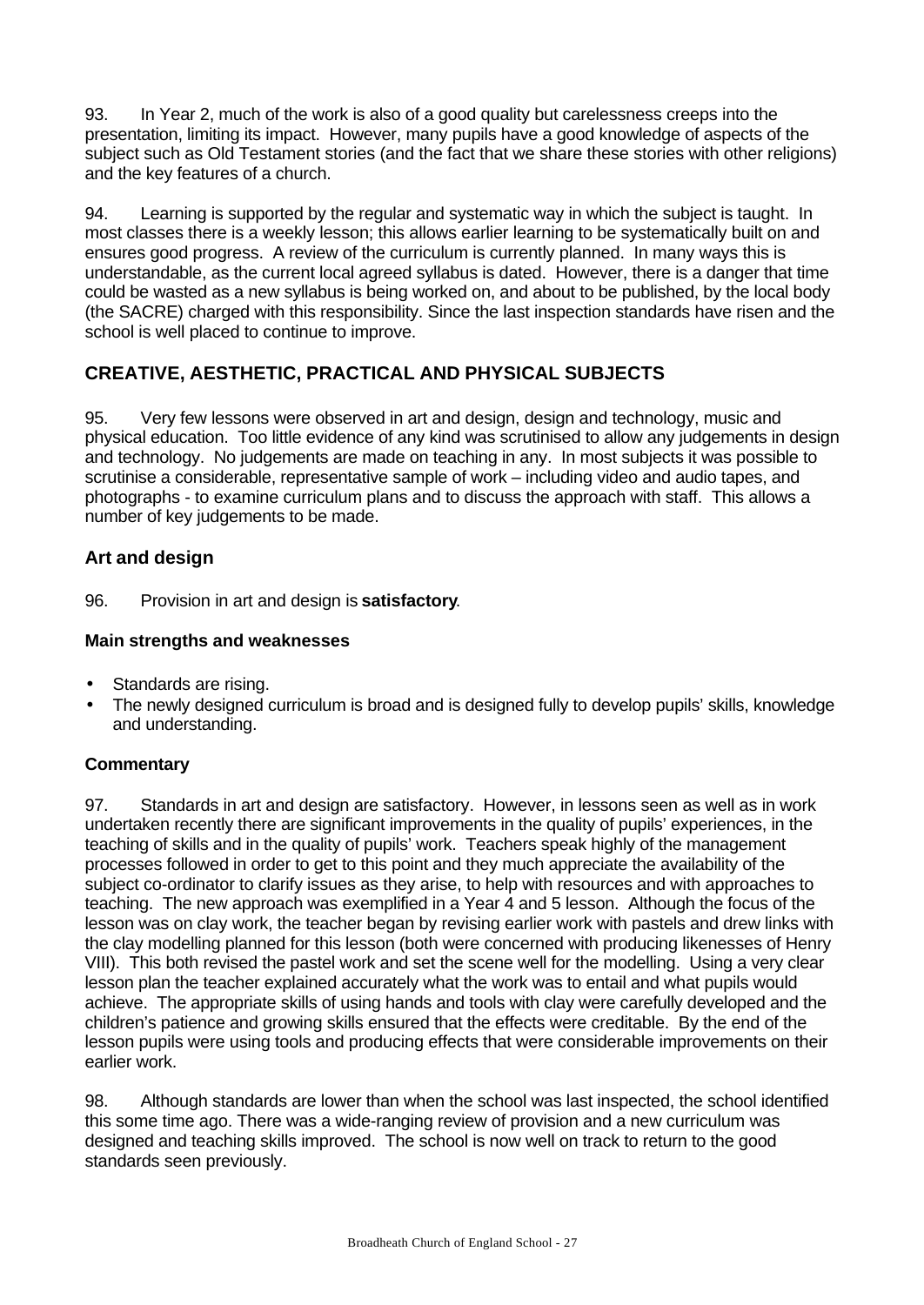# **Physical education**

### **Commentary**

99. No firm judgements can be made about the subject as no lessons were observed during the inspection. Year 5 pupils have swimming lessons for one term, and last year, almost nine out of ten could swim at least 25 metres. When observed in the playground, pupils demonstrated skills appropriate to their age. For example, in a game of football, older pupils were seen passing and controlling a ball with appropriate skills; their movements were controlled and quick, at around average levels. Catching and throwing skills were at expected levels.

100. A range of interesting activities enriches the curriculum. There are currently clubs for netball and soccer, and, at other points in the school year, cricket, rounders, tag rugby and athletics. Clubs are currently for pupils in Classes 3, 4 and 5. Older pupils also compete in inter-school fixtures and tournaments such as The Small Schools' Soccer Cup. In an extra curricular netball activity, the teacher placed good emphasis on rules and evasion tactics, effectively supporting pupils' work in games lessons.

101. The subject is led by a pro-active and enthusiastic co-ordinator who commits time and energy to out of school activities. There are comprehensive subject guidelines, giving good support to teachers. The scope of gymnastic lessons for older pupils is limited by the small size of the school hall.

### **Music**

102. Provision in music is **satisfactory**.

# **Main strengths and weaknesses**

- Singing is tuneful and well-controlled.
- Expertly taught lessons for most pupils are too short to have their full impact.
- Pupils enjoy lessons and behave very well.
- The current review of provision is timely.

#### **Commentary**

103. Singing is good because a wide range of contributory skills is taught expertly. Thus pupils' posture and breathing ensure a clear sound, and diction is good so that words can be heard clearly. This is evident not only in lessons but also in performances. In these, items ranging from World War I songs to nursery rhymes are sung well and with real feeling.

104. Lessons in classes 3 to 5 are timetabled for 30 minutes each. As the same teacher is responsible for each, and lessons follow each other, the actual time spent teaching is noticeably less than this. The curriculum is therefore under pressure, as there is too little time for all aspects of music to be taught well.

105. Pupils speak warmly of their music and this appreciation is obvious in lessons in which behaviour is very good and relationships between teacher and pupils are very good.

106. Provision for Year 1 and some Year 2 pupils is now class based, having been similar to that for older pupils until recently. Whilst no teaching was seen it is clear that the changes were carefully considered. Expert teaching, in the form of an 'Advanced Skills Teacher' was used to ensure that pupils would benefit fully from the changes. The provision for pupils in Years 2 to 6 is currently under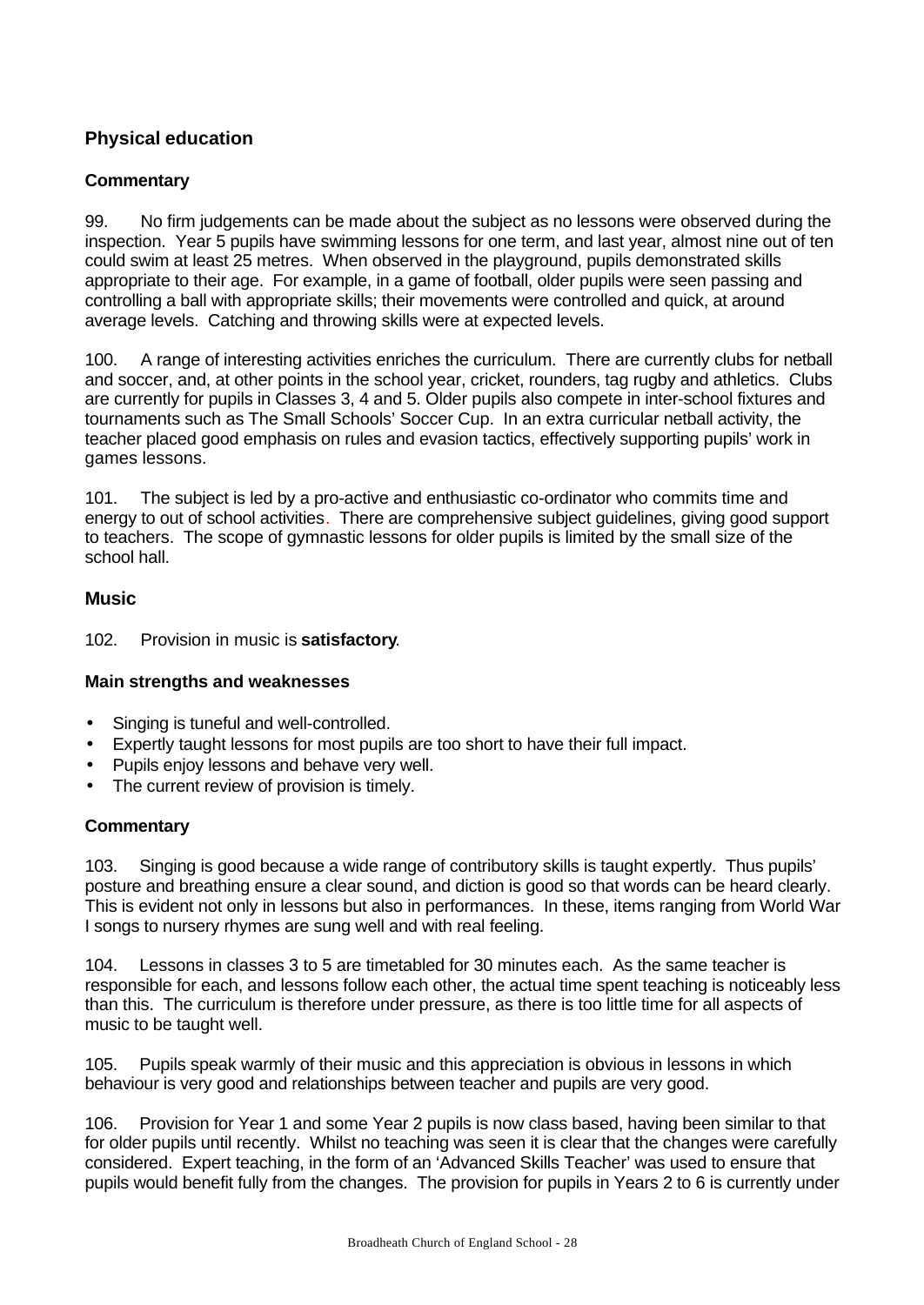review and the care with which earlier changes were made strongly suggests that any changes will be planned carefully and improve provision.

# **PERSONAL, SOCIAL AND HEALTH EDUCATION AND CITIZENSHIP**

# **Personal, social and health education**

107. Provision in personal, social and health education is **good**.

#### **Main strengths and weaknesses**

- Provision in the reception class.
- Pupils' enthusiastic acceptance of responsibility, that increases as they mature.
- Pupils' very well developed self-esteem and ability to form positive relationships are fostered very well in all classes

108. Children's emotional and social development, their self-esteem and happiness are at the centre of provision in the reception class. It is regarded as both important in its own right and also as a prerequisite for high quality learning in all other areas. This approach is responsible for much of the good progress that children make in other areas of learning.

109. In classes 2 to 5 there is a strong and very productive emphasis on forming good relationships, often fostered through well planned work in carefully chosen groups. The result is that pupils have a healthy respect for others and very well-developed self-esteem.

110. In the rest of the school there is a carefully planned sequence of increasing responsibilities that pupils accept well. By the time that they are in Year 6, pupils very willingly and effectively contribute to the School Council, showing good levels of commitment and enterprise. Other particularly positive features of provision include:

- Older pupils acting as playleaders for younger ones at break times do so naturally and well;
- Organising assemblies, including choosing appropriate music and seeing that guests are at ease;
- Working with visitors to school for example in the very successful *'Heard it in the playground'* project;
- Year 6 pupils organise almost all aspects of a 'leavers' lunch', at which they entertain all of the adults who have helped them in their seven years at the school – including those who have moved on.

111. Sex and relationship education and consideration of alcohol and drug misuse receive carefully considered attention and pupils respond maturely to this.